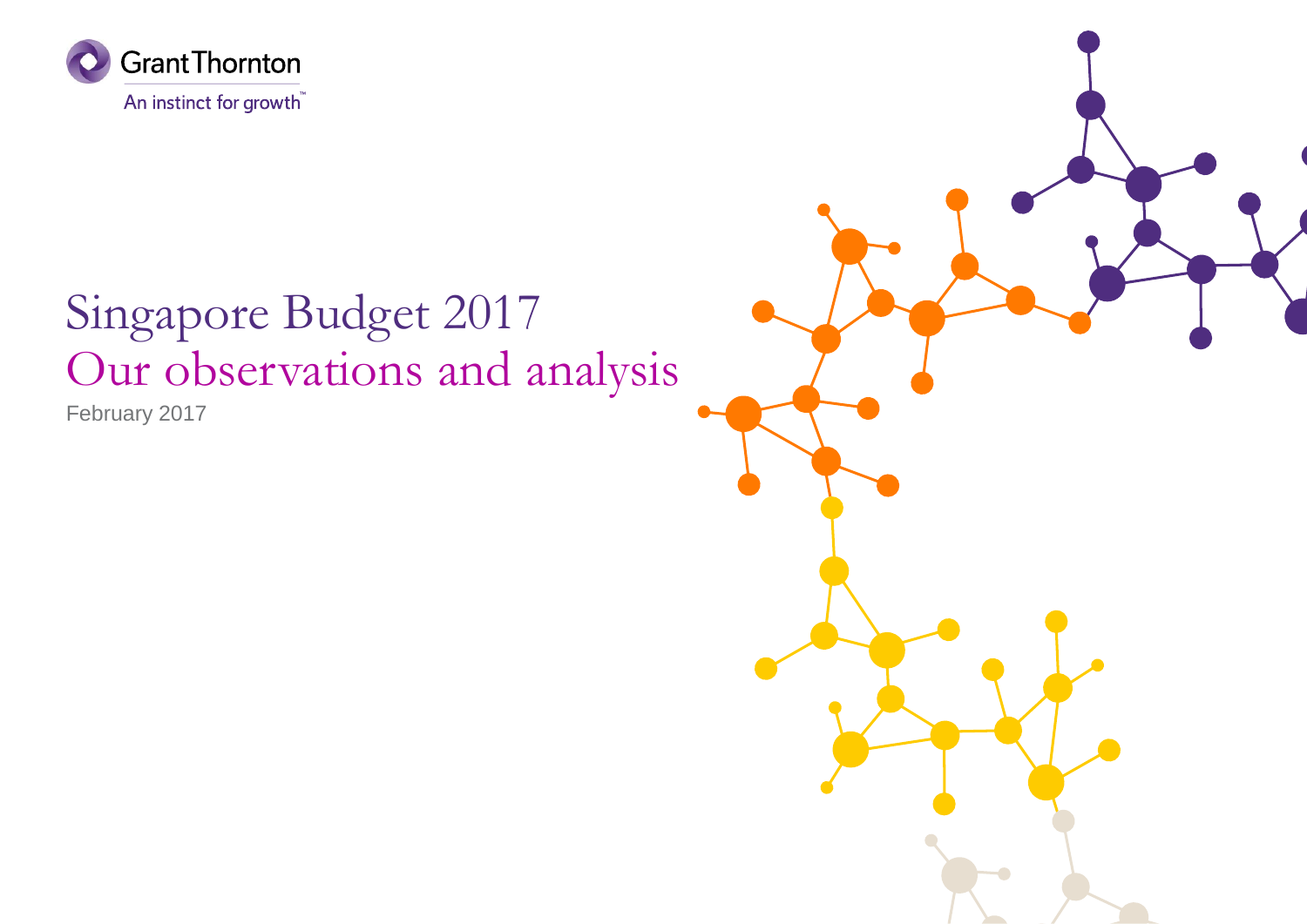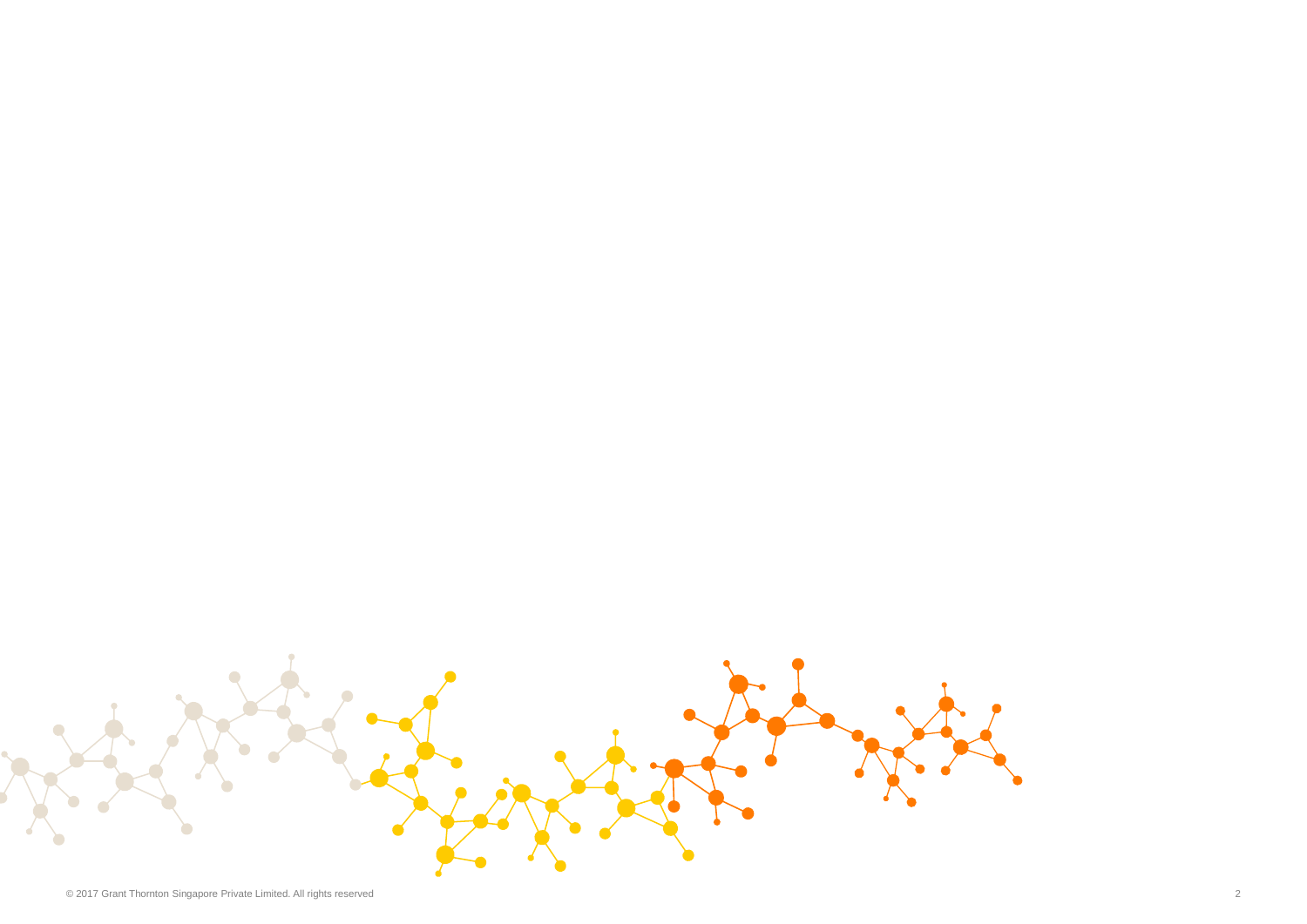

*Lorraine Parkin Head of Indirect Tax and Value Chain Services APAC*

This was not a budget for generalists. Minister Heng gave us a "deep dive" budget delivering a specific set of short, medium and long term measures that remain true to the Government's three Budget principles of being simple, progressive and fiscally sustainable and gave support to certain sectors that have been performing weakly in the current global environment.

These are difficult times in an uncertain world with global changes occurring at a rapid pace. Global shifts create both opportunity and challenges. Minister Heng is seeking to position Singapore to remain strong and relevant in this changing environment. The key areas of focus in this Budget were around digitalisation, innovation and scaling up to take advantage of the opportunities generated globally.

"Adapt and Grow", an initiative launched last year by the Ministry of Manpower, encapsulates the objectives to excel in key areas on the global stage.

In his speech the Minister said that he needed to strengthen the revenue base in a pro-growth and sustainable manner. He made it clear that he needed to increase revenue to go for 2020 growth. He also made it clear that he would have to raise taxes or introduce new streams of revenue, indicating more than once that he is looking at the tax systems in other countries to study the options for Singapore.

You may be wondering why you have an indirect tax specialist writing this forward. Well, there were few substantive direct tax changes while, at the same time, the Minister alluded to potentially significant indirect tax changes on the horizon, hinting that this is where he may head to raise revenues.

He announced a number of "Green" measures, including a Carbon Tax on emissions that is likely to be modelled on Carbon Taxes elsewhere in the world. This may well herald more environmentally friendly taxes in the future such as Climate Change Levy, Air Passenger Duty and taxes on wastage.

These are all indirect taxes, based on use and consumption, designed to raise social awareness and to change business and consumer behaviours.

As Governments seek to create and maintain competitive environments for business, there is a general shift from direct tax raising measures to direct tax incentives and indirect tax raising measures.

In this modern world of e-commerce the Minister also noted that countries have taken steps to adjust their GST systems. He announced that Singapore is looking at how it can do likewise and is studying options. Other countries have introduced a number of measures recently. For example, where a foreign supplier is selling goods and/or services to a local customer, other countries have introduced legislation to compel the foreign supplier to register for their GST or VAT system the moment they start to make supplies to the consumer, B2C supplies, in their territory.

Business appreciates fiscal and regulatory certainty. One curious aspect of this 2017 Budget is that, unusually, a number of potential areas of change were mentioned but not elaborated upon. There were no details around the revenue raising options being considered and no time frames. However, with a low birth rate, rapidly aging population, decelerating GDP trend and increased costs for healthcare and infrastructure, it seems pretty clear that increased indirect taxes are on their way soon.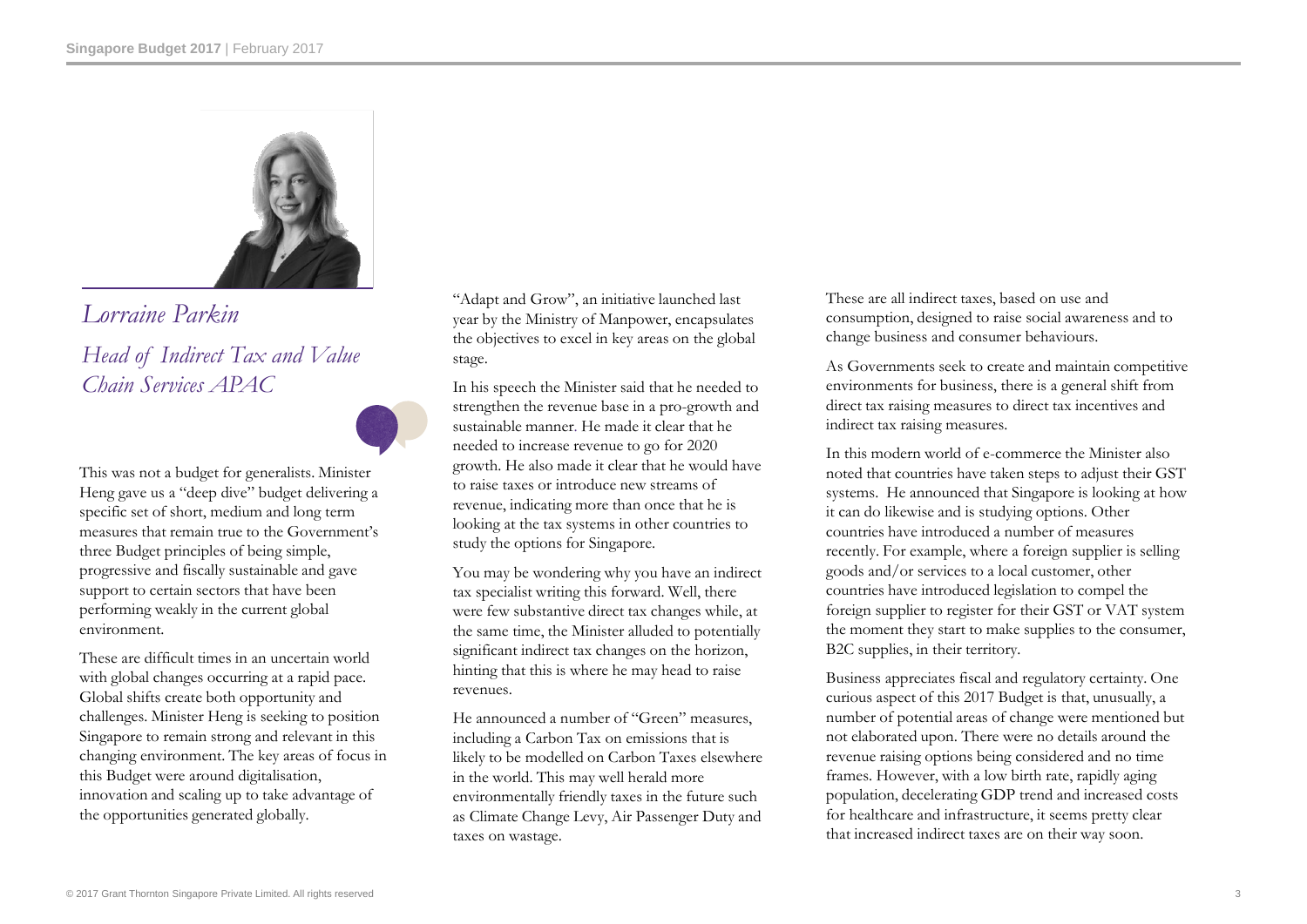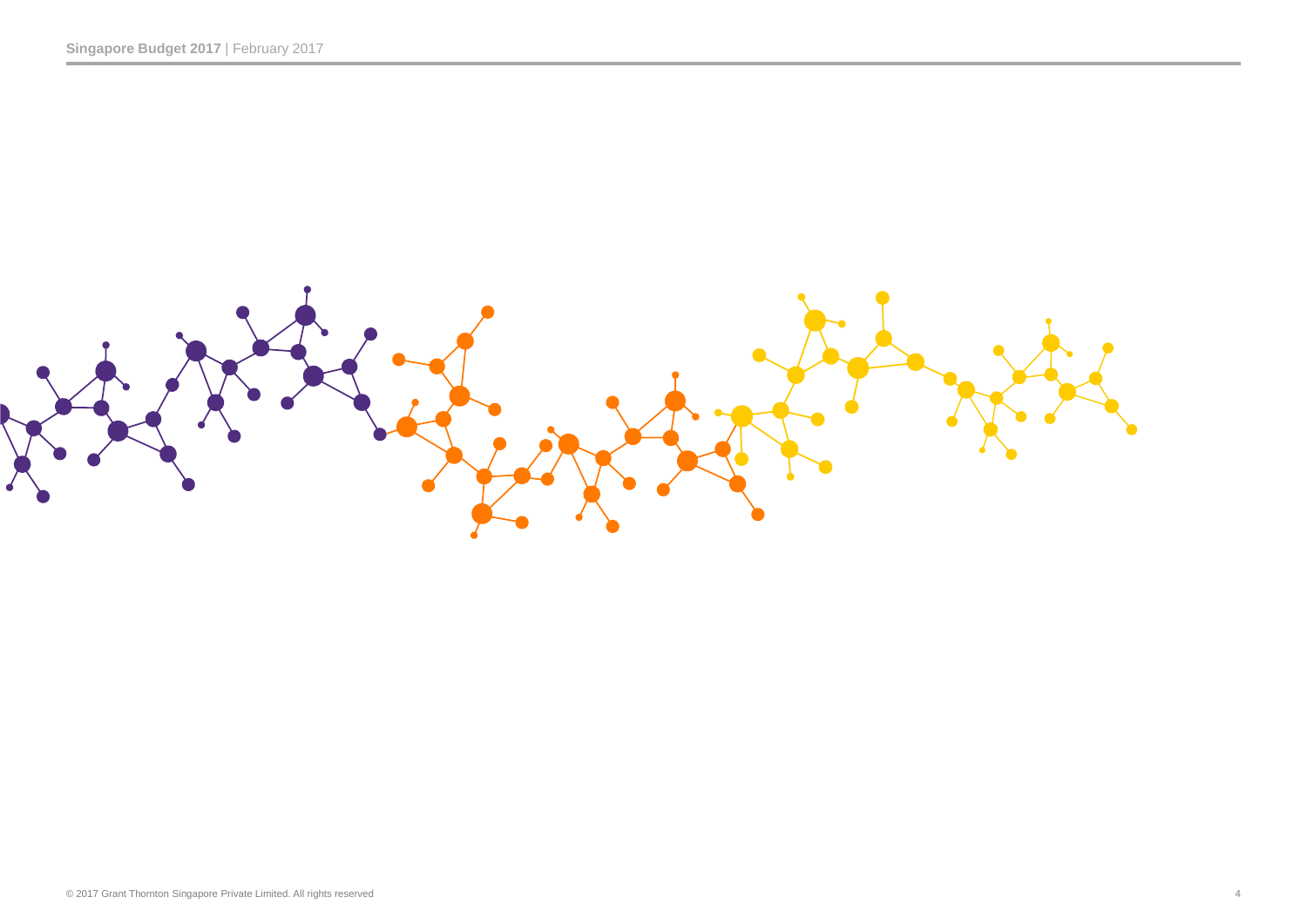### **Contents**



| Section                                                                                                                                                                                                                                                                                                                                                                                                                   | Page |
|---------------------------------------------------------------------------------------------------------------------------------------------------------------------------------------------------------------------------------------------------------------------------------------------------------------------------------------------------------------------------------------------------------------------------|------|
| Corporate Income Tax<br>CIT rebate<br>Extension of WHT exemption for structured products by FIs<br>Extension of tax incentive schemes for project and infrastructure<br>finance<br>IP regime<br>Refining the FTC scheme<br>Enhancing the GTP<br>Introducing a safe harbor rule for CSA payments<br>Extension of WHT exemption for IRU payments<br>Extending and refining the ALS<br>Extending and refining the IIA scheme | 06   |
| Personal Tax<br>PIT rebate for resident individuals                                                                                                                                                                                                                                                                                                                                                                       | 16   |
| <b>GST</b><br>Withdrawal of TRS for cruise terminals                                                                                                                                                                                                                                                                                                                                                                      | 17   |
| Environmental Tax<br>Restructuring of diesel taxes and introduction of carbon tax                                                                                                                                                                                                                                                                                                                                         | 18   |
| Lapses, Withdrawals and Refinements<br>Tax deduction for computer donation scheme<br>AADA-EEET Scheme<br>Accelerated WDA for acquisition of IPRs for MDE<br><b>IArb</b><br>ABP Scheme                                                                                                                                                                                                                                     | 19   |
| Tax team leads                                                                                                                                                                                                                                                                                                                                                                                                            | 24   |

Glossary 25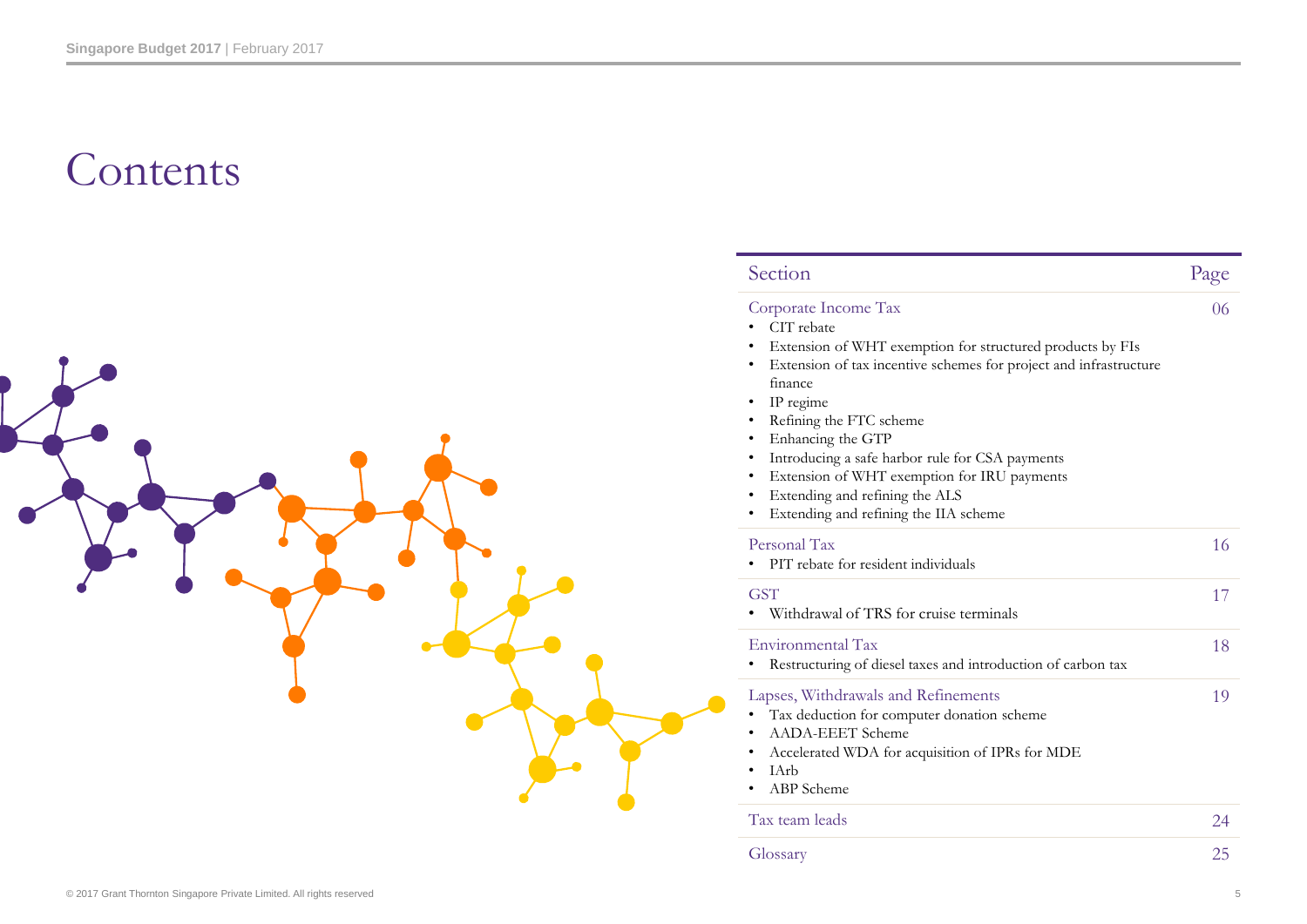### CIT rebate

| Current                                                                                      | Proposed                                                                                                                                                                                                                                                                                                                                                                             |
|----------------------------------------------------------------------------------------------|--------------------------------------------------------------------------------------------------------------------------------------------------------------------------------------------------------------------------------------------------------------------------------------------------------------------------------------------------------------------------------------|
| YA 2016 and YA 2017<br>All companies are granted a 50% CIT rebate capped at \$20,000 per YA. | YA 2017 and YA 2018<br>The CIT rebate will be enhanced and extended :<br>The CIT rebate cap will be increased from \$20,000 to \$25,000 for YA 2017<br>(with the rebate rate unchanged at 50%); and<br>The CIT rebate will be extended to YA 2018, but at a reduced rate of 20% of<br>b)<br>tax payable and capped at \$10,000 rebate.<br>The changes will be effective immediately. |

#### **Observations**

It is not a surprise that the headline tax rate of 17% has remained unchanged. The increased cap in the tax rebate will help companies, only if they are in a tax payable position. Companies that are in a tax loss position will not benefit from the rebate.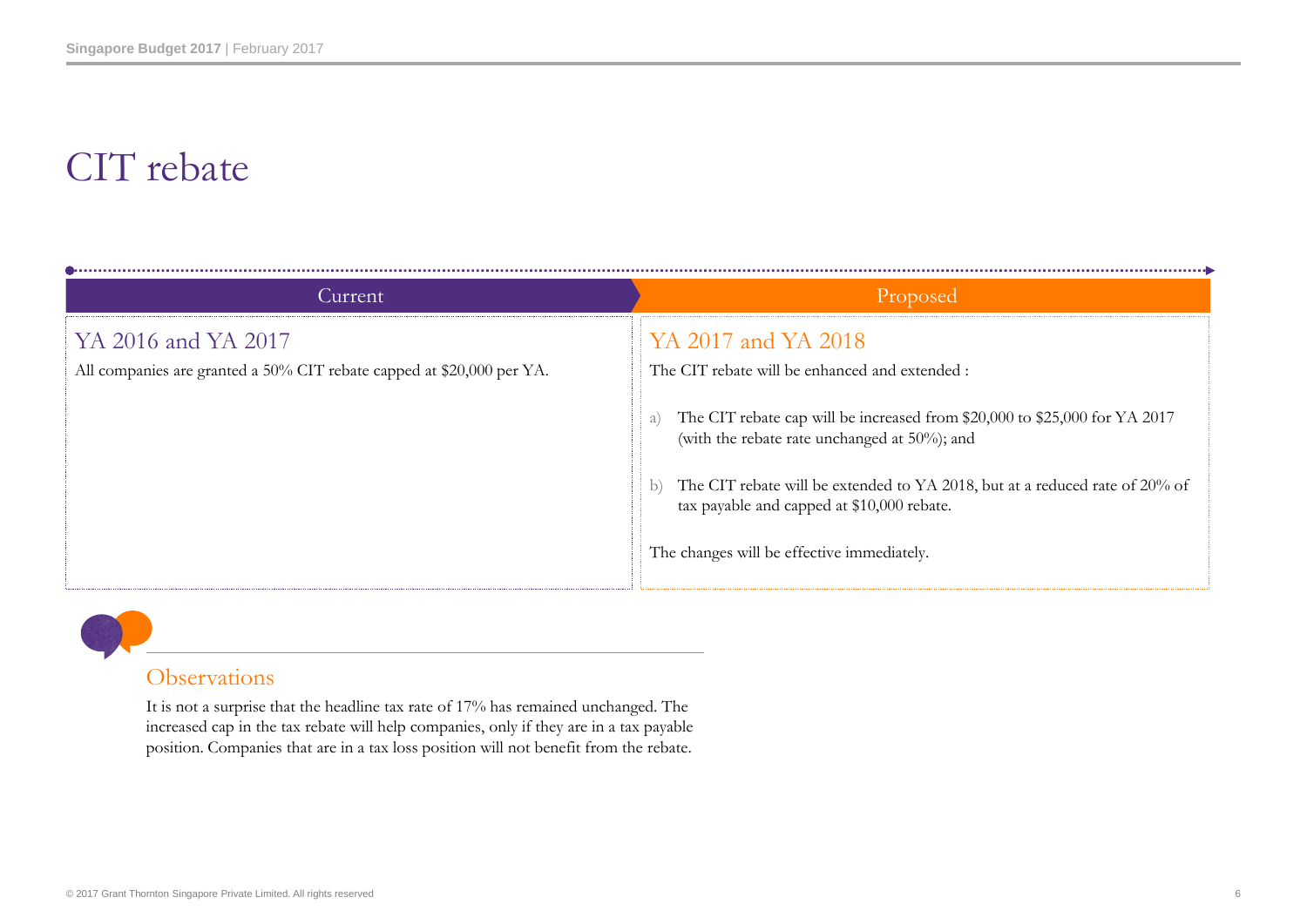### Extension of WHT exemption for structured products offered by FIs

| Current                                                                                                                                                                                                                                                             | Proposed                                                 |
|---------------------------------------------------------------------------------------------------------------------------------------------------------------------------------------------------------------------------------------------------------------------|----------------------------------------------------------|
| Under Section $13(1)(z)$ of the ITA, any payments made to a non-resident by a FI<br>in respect of the structured products offered during the period from 1 <sup>st</sup> January<br>2007 to 31 March 2017 (both dates inclusive) are exempted from withholding tax. | The WHT tax exemption will be extended to 31 March 2021. |
|                                                                                                                                                                                                                                                                     |                                                          |
|                                                                                                                                                                                                                                                                     |                                                          |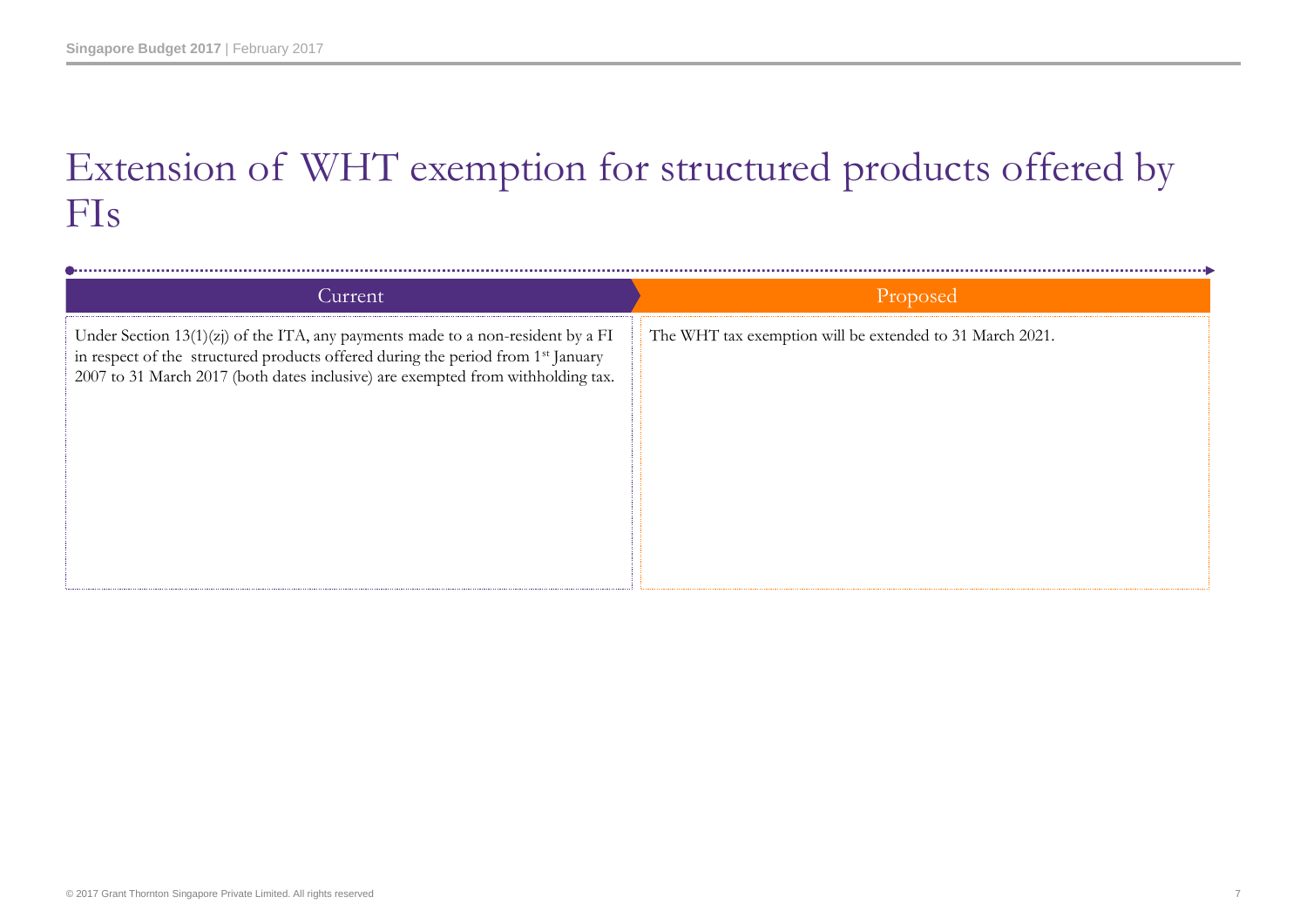### Extension of tax incentive schemes for project and infrastructure finance

| Current                                                                                                                                                                                                                                                                                                                                                                                                                                                                                                                                                                                                                                                                                                                                                                                                                                                                   | Proposed                                                                                                                                                                                                                                                                           |
|---------------------------------------------------------------------------------------------------------------------------------------------------------------------------------------------------------------------------------------------------------------------------------------------------------------------------------------------------------------------------------------------------------------------------------------------------------------------------------------------------------------------------------------------------------------------------------------------------------------------------------------------------------------------------------------------------------------------------------------------------------------------------------------------------------------------------------------------------------------------------|------------------------------------------------------------------------------------------------------------------------------------------------------------------------------------------------------------------------------------------------------------------------------------|
| The income derived from qualifying project and infrastructure finance currently enjoys<br>an array of tax incentives. These include:<br>the exemption of qualifying income earned by non-residents;<br>a)<br>the exemption of qualifying income from infrastructure projects or assets received<br>b)<br>by approved entities listed on the SGX;<br>a concessionary tax rate of 10% for qualifying income derived by an approved<br>$\mathbf{C}$ )<br>Infrastructure Manager/Fund Management Company from managing SGX-listed<br>Business Trusts or Infrastructure funds in relation to qualifying infrastructure<br>projects/assets; and<br>a remission of stamp duty payable on the transfer of qualifying infrastructure<br>d)<br>projects or assets to qualifying entities listed, or to be listed, on the SGX.<br>The scheme is scheduled to lapse on 31 March 2017. | All aspects of the scheme will be extended to 31 December 2022, with the exception of<br>the stamp duty remission which will be allowed to lapse on its due date.<br>There are no changes to the conditions of the scheme and the MAS will release further<br>details by May 2017. |



#### **Observations**

The removal of the stamp duty exemption is disappointing, however, the extension of the other features of the schemes are welcome.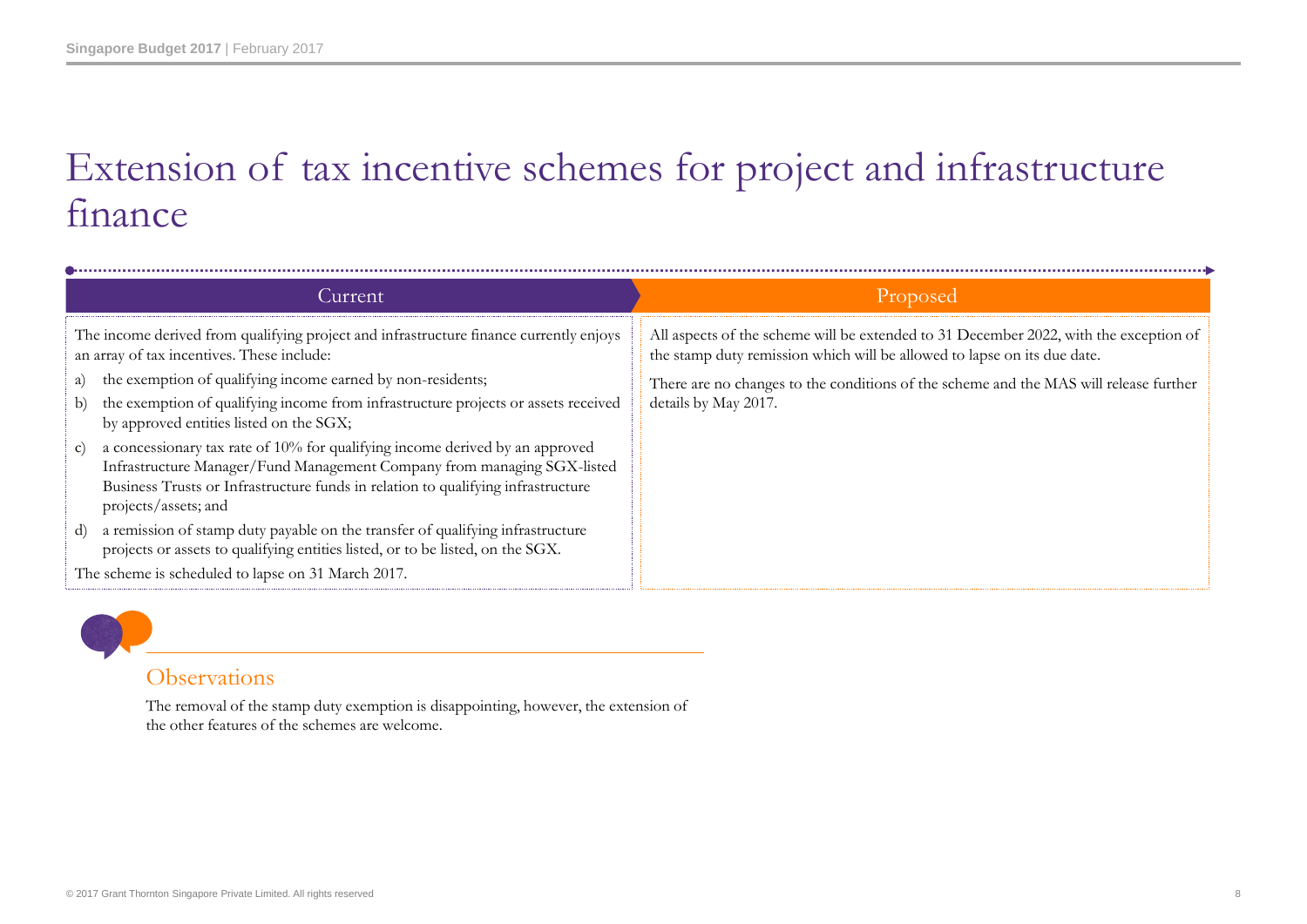### IP regime

| Current                                                                                                                                                                                                                                                                                            | Proposed                                                                                                                                                                                                                                                                                                                                                                                                                                                                                                                                                                                                                                                                                                                                                                                                                                                                                                                                                                                                                                 |
|----------------------------------------------------------------------------------------------------------------------------------------------------------------------------------------------------------------------------------------------------------------------------------------------------|------------------------------------------------------------------------------------------------------------------------------------------------------------------------------------------------------------------------------------------------------------------------------------------------------------------------------------------------------------------------------------------------------------------------------------------------------------------------------------------------------------------------------------------------------------------------------------------------------------------------------------------------------------------------------------------------------------------------------------------------------------------------------------------------------------------------------------------------------------------------------------------------------------------------------------------------------------------------------------------------------------------------------------------|
| The Pioneer-Services/Headquarters Incentive and the Development and Expansion<br>Incentive-Services/Headquarters provide tax rates ranging from 0% - 15% on the<br>creation of qualifying IP.<br>This includes income such as royalties from IP developed as a result of qualifying<br>activities. | Income from IP developed from qualifying activities will no longer be dealt with under<br>the existing incentives, but will be carved out and dealt with under the IDI. This is in<br>order to align Singapore's approach with the BEPS modified nexus approach under<br>Action 5, of the OECD BEPS Actions that Singapore signed up to last year.<br>The intention of Action 5 is to pro-rate the incentivised IP income by reference to<br>where the costs that created it were incurred; and to tax the balance at the normal rate.<br>This means that the incentivised tax rates will only apply to that proportion of the total<br>income that the expenditure which was incurred in Singapore bears to the total R&D<br>expenditure that contributed to the creation of that IP globally.<br>The IDI will take effect for applications approved on or after 1 July 2017, and will be<br>administered by the EDB.<br>Existing incentive recipients will continue to be covered by their current arrangements<br>until 30 June 2021. |

#### **Observations**

There is no indication at present as to what the applicable concessionary rates might be under the new regime, although it is likely that they will be set by reference to the level of spending and commitment in Singapore.

If set suitably low, this may encourage MNCs to divert their R&D activities to Singapore.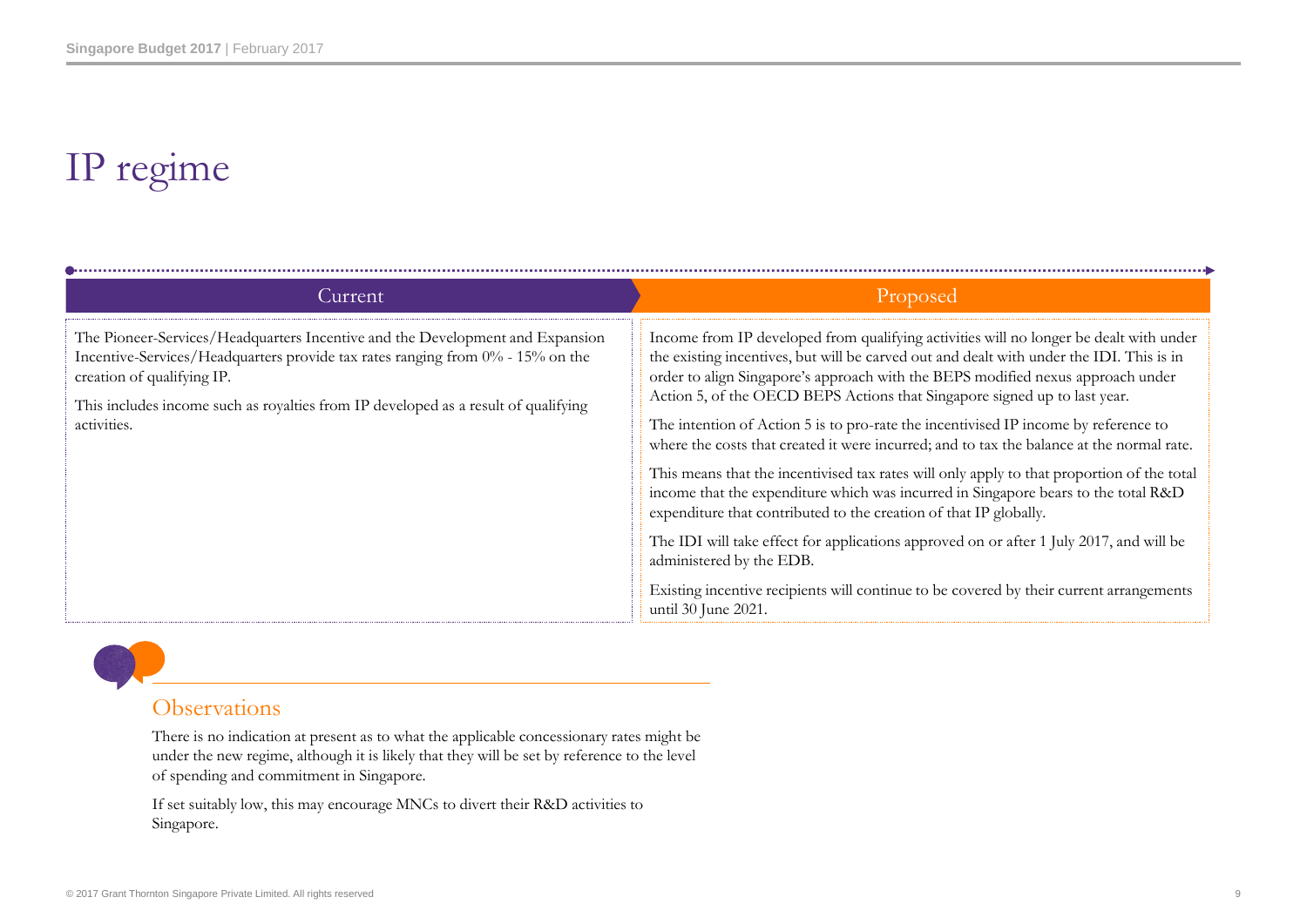### Refining the FTC scheme

| Current                                                                                                                                                                                                                                                                                                                                                                                                                                                       | Proposed                                                                                                                                                                                                                                                                                                                                      |
|---------------------------------------------------------------------------------------------------------------------------------------------------------------------------------------------------------------------------------------------------------------------------------------------------------------------------------------------------------------------------------------------------------------------------------------------------------------|-----------------------------------------------------------------------------------------------------------------------------------------------------------------------------------------------------------------------------------------------------------------------------------------------------------------------------------------------|
| The FTC scheme grants a concessionary rate of tax of 8% on qualifying income<br>derived by approved FTCs.<br>Qualifying services must be provided to the FTC's offices and associated<br>companies outside Singapore, or, such of its offices and associated companies in<br>Singapore as are approved on or after 18 February 2005.<br>The initial period for the incentive is 10 years with potential extensions not<br>exceeding 10 years at any one time. | The new proposals are to streamline the qualifying counterparties for certain<br>transactions undertaken by the approved FTC in order to ease the compliance<br>burden.<br>The changes will apply to new or renewal applications for the incentive approved<br>on or after 21 February 2017.<br>EDB will release further details by May 2017. |



#### **Observations**

It is not clear from the information received so far as to what these changes will imply. It could include automation of the approval process for associated offices and companies. However, which transactions the streamlining will apply to is not clear at this point.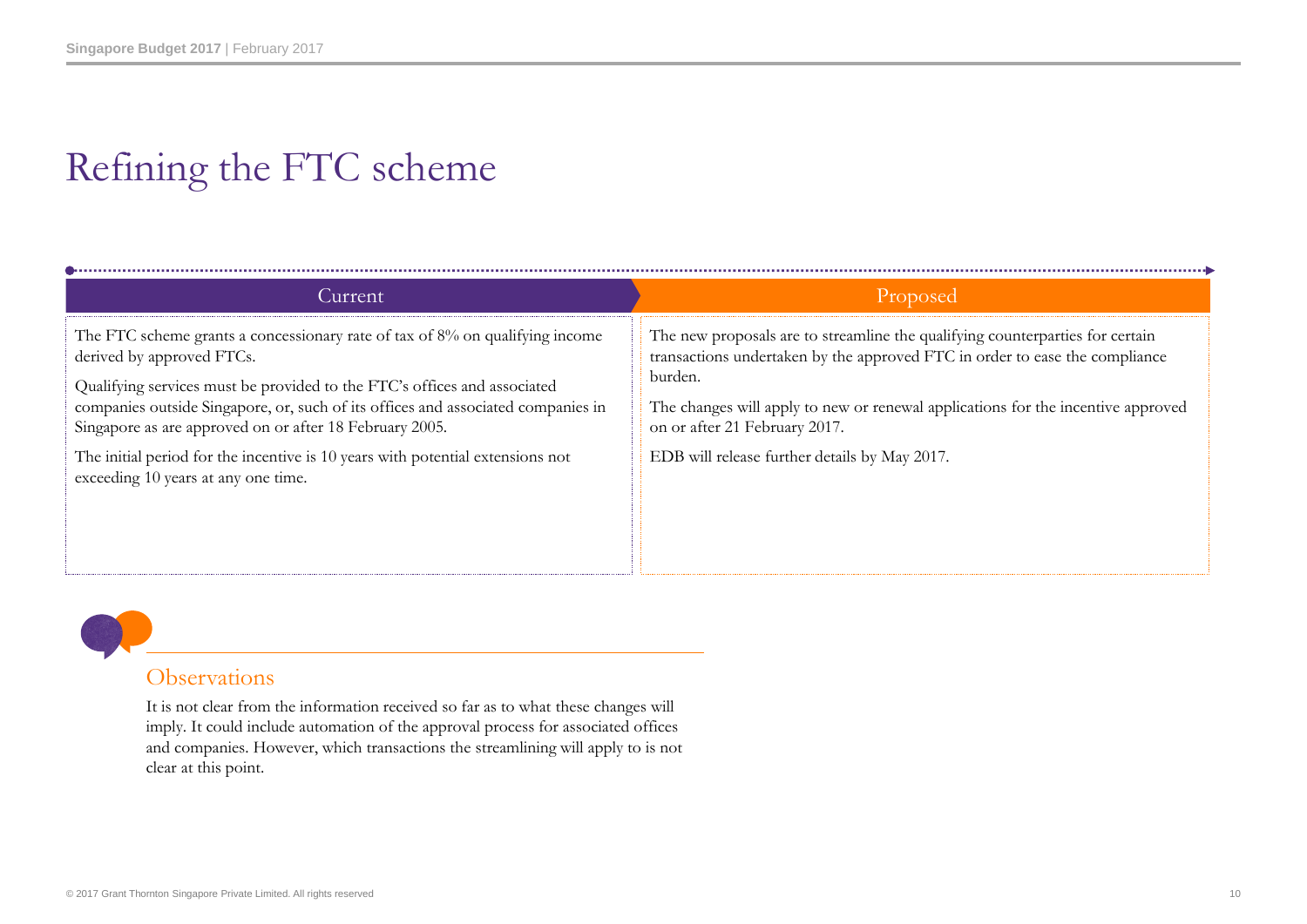### Enhancing the GTP

| Current                                                                                                                                                 | Proposed                                                                                                                                                                                                                                                                                                                                                                                                                                                                                                                                                                                                                                                                                                                                                                                                                                                                                                                                                                                                                                                                                                                                                                       |
|---------------------------------------------------------------------------------------------------------------------------------------------------------|--------------------------------------------------------------------------------------------------------------------------------------------------------------------------------------------------------------------------------------------------------------------------------------------------------------------------------------------------------------------------------------------------------------------------------------------------------------------------------------------------------------------------------------------------------------------------------------------------------------------------------------------------------------------------------------------------------------------------------------------------------------------------------------------------------------------------------------------------------------------------------------------------------------------------------------------------------------------------------------------------------------------------------------------------------------------------------------------------------------------------------------------------------------------------------|
| The GTP grants a concessionary tax rate of 5% or 10% on qualifying income derived<br>by approved global trading companies from qualifying transactions. | The GTP will be enhanced as follows:<br>a) the requirement for qualifying transactions to be carried out with qualifying<br>counterparties will be removed;<br>b) the concessionary tax rate will be granted to approved global trading companies on<br>physical trading income derived from transactions in which the commodity is<br>purchased for use in Singapore;<br>c) the concessionary tax rate will be granted to approved global trading companies on<br>physical income attributable to storage in Singapore or any activity carried out in<br>Singapore which adds value to the commodity by any physical alteration, addition or<br>improvement (including refining, blending, processing or bulk-breaking); and<br>d) the substantive requirements to qualify for the GTP will be increased.<br>The enhancements in a) to c) will apply to qualifying income derived on or after 21<br>February 2017 by approved global trading companies from qualifying transactions.<br>The enhancement in d) will apply to new or renewal incentive awards approved on or<br>after 21 February 2017.<br>IE Singapore will release further details of the change by May 2017. |

#### **Observations**

Removing the counterparty restrictions will simplify the compliance requirements of the GTP company.

Including trading activities in Singapore as part of a GTP qualifying trade will increase the depth of the physical trading activities in Singapore.

Extending the GTP incentive to cover ancillary revenue such as storage and value-added activities will also increase the depth of trading activities in Singapore, as well as remove the need for valuing the value-add.

The above enhancement comes with an added "cost" – an increase in the substantive requirements to be met. Details on the added requirements will be announced in due course.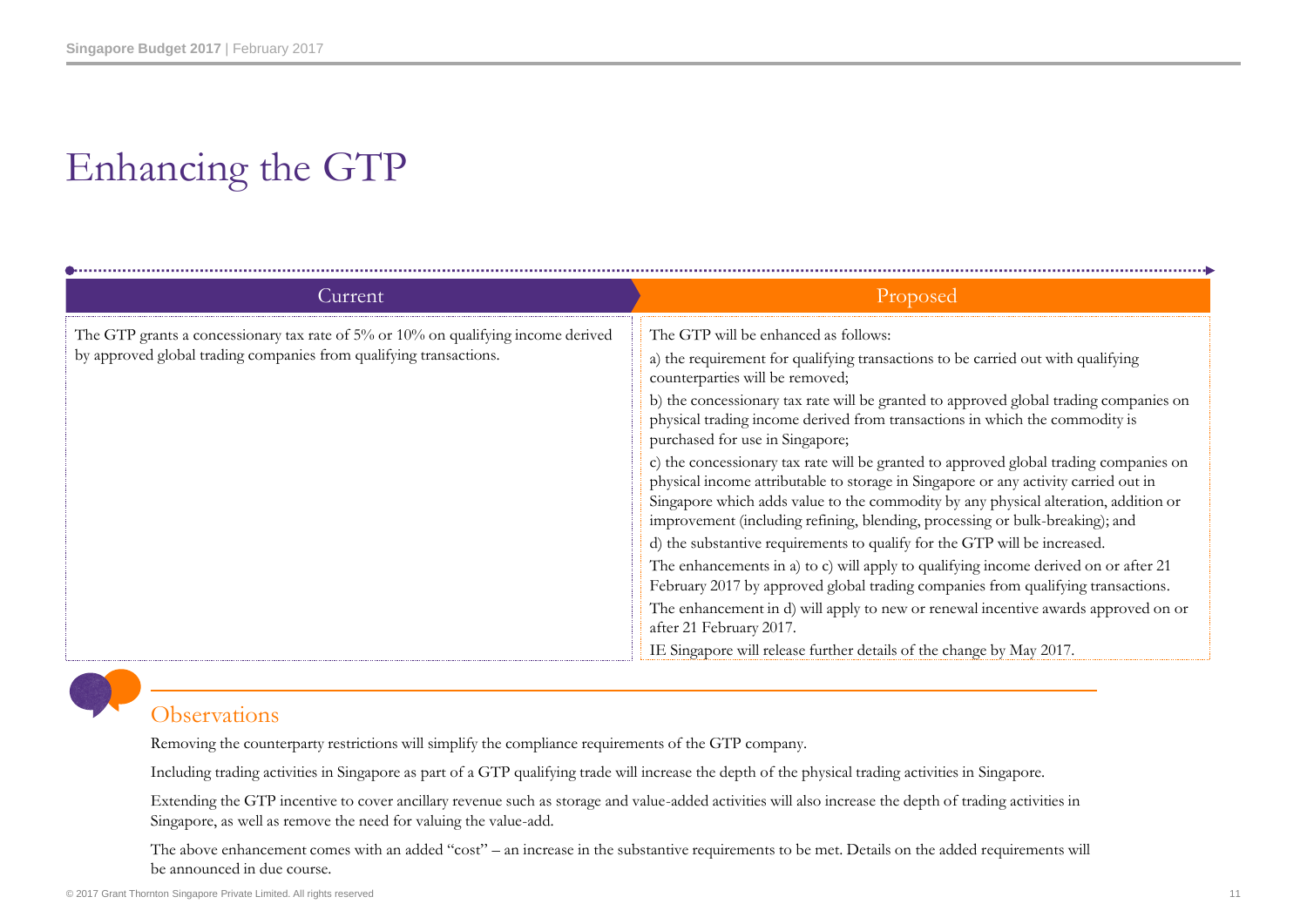### Introducing a safe harbour rule for payments under CSA for R&D projects

| Current                                                                                                                                                                                                                                                                                                                                                                             | Proposed                                                                                                                                                                                                                                                                                                                                                                                                                                                      |
|-------------------------------------------------------------------------------------------------------------------------------------------------------------------------------------------------------------------------------------------------------------------------------------------------------------------------------------------------------------------------------------|---------------------------------------------------------------------------------------------------------------------------------------------------------------------------------------------------------------------------------------------------------------------------------------------------------------------------------------------------------------------------------------------------------------------------------------------------------------|
| Taxpayers claiming tax deductions for R&D expenditure under Section 14D of the<br>ITA for payments made under a CSA are subject to specific restriction rules for<br>certain categories of expenditure disallowed under Section 15 of the ITA.<br>As such, the breakdown of the expenditure covered by the CSA payments is<br>required so as to exclude the disallowed expenditure. | Taxpayers may opt to claim tax deductions under Section 14D for 75% of the<br>payments made under a CSA for qualifying R&D projects instead of providing a<br>breakdown of the expenditure covered by the payments and without having to<br>examine the detail of whether those payments would otherwise qualify.<br>The change will apply to CSA payments made on or after 21 February 2017.<br>IRAS will release further details of the change by May 2017. |



#### **Observations**

The change will ease the compliance burden of providing an analysis of the expenses to identify the non qualifying expenditure unless it is beneficial to the taxpayer to do so.

It is unclear if the option to claim tax deductions on 75% of the CSA payments can be made on a year by year basis or on a per CSA basis.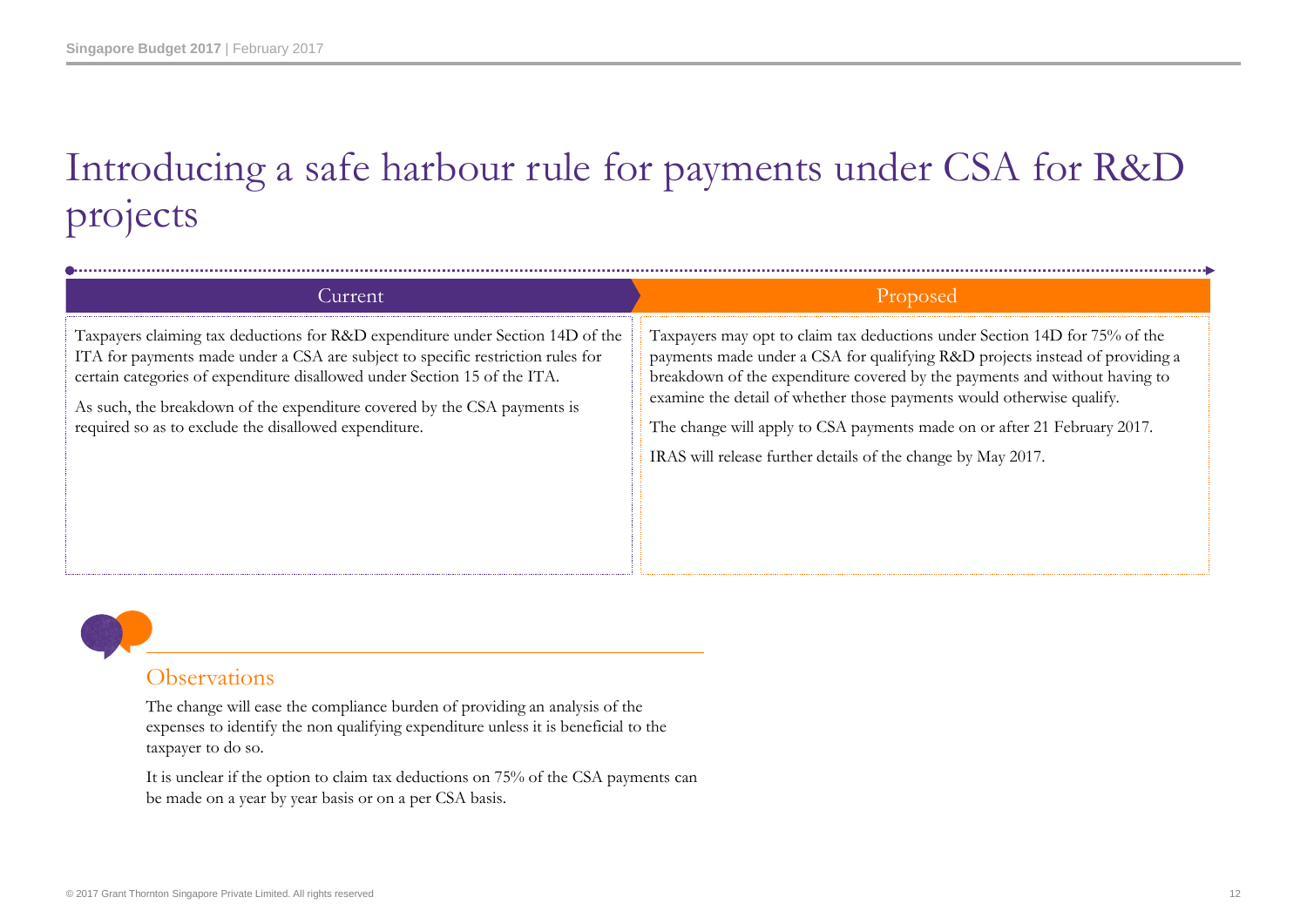### Extension of WHT exemption on payments for international telecommunications submarine cable capacity

| Current                                                                                                                                                                                                                                                                                                                                                                                                             | Proposed                                                                                |
|---------------------------------------------------------------------------------------------------------------------------------------------------------------------------------------------------------------------------------------------------------------------------------------------------------------------------------------------------------------------------------------------------------------------|-----------------------------------------------------------------------------------------|
| Payments to non-residents for the use of international submarine cable capacity<br>under the IRU agreements are subject to withholding tax under Section 12(7) of<br>the ITA. However, WHT exemption had been granted to encourage<br>telecommunications operators to provide international connectivity for payment<br>made during the period from 28 February 2003 to 27 February 2018 (both dates<br>inclusive). | The WHT exemption will be further extended by another five years, until 31 Dec<br>2023. |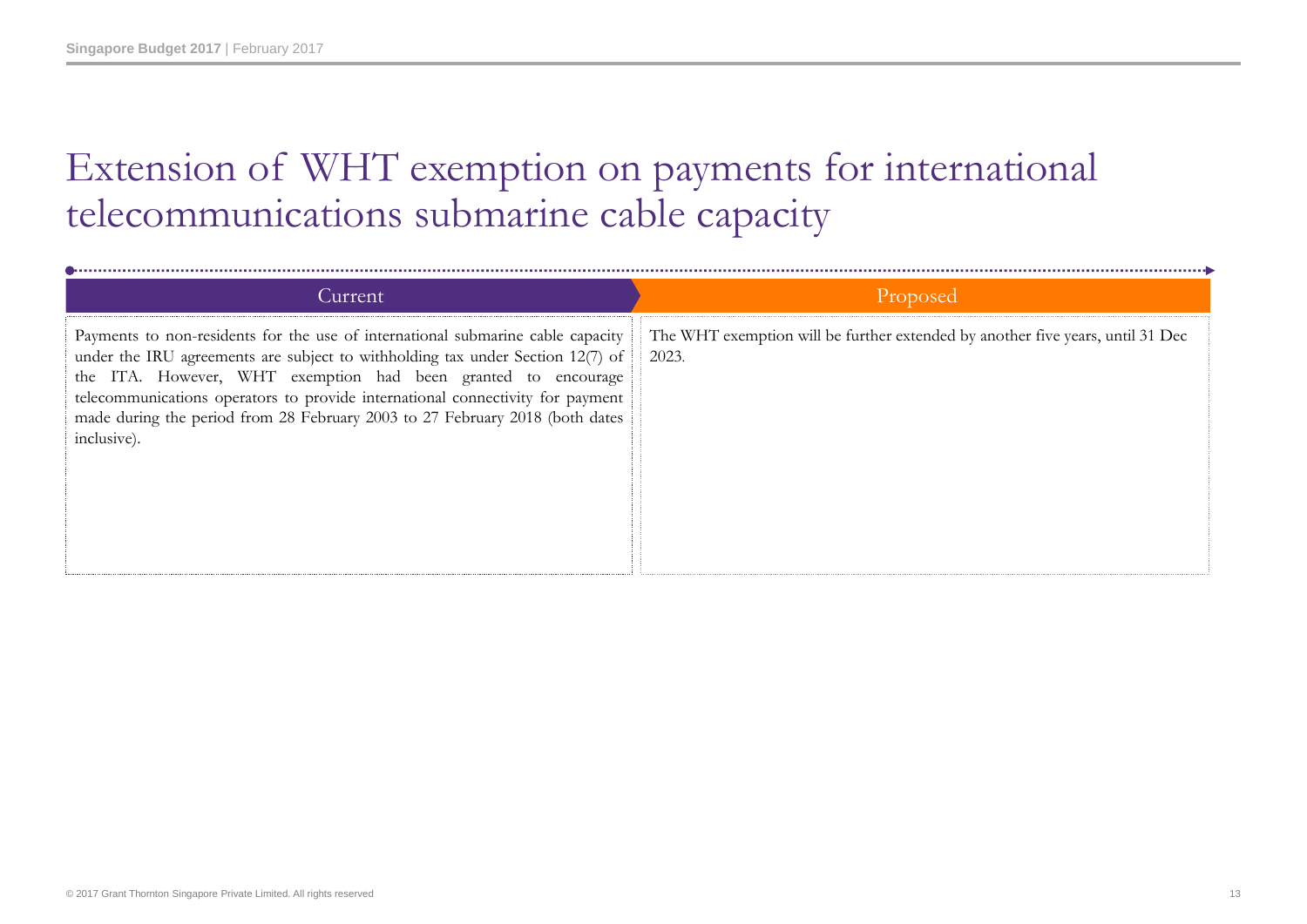### Extending and refining the ALS

| Current                                                                                                                                                                                                                                                                                                                                                                                                                                                                                                                                                                                                                                                                                                                                                                                                                                                                                                                                                                                                             | Proposed                                                                                                                                                                                                                                                                                                                                                                                                                                                                                                                                                                                 |
|---------------------------------------------------------------------------------------------------------------------------------------------------------------------------------------------------------------------------------------------------------------------------------------------------------------------------------------------------------------------------------------------------------------------------------------------------------------------------------------------------------------------------------------------------------------------------------------------------------------------------------------------------------------------------------------------------------------------------------------------------------------------------------------------------------------------------------------------------------------------------------------------------------------------------------------------------------------------------------------------------------------------|------------------------------------------------------------------------------------------------------------------------------------------------------------------------------------------------------------------------------------------------------------------------------------------------------------------------------------------------------------------------------------------------------------------------------------------------------------------------------------------------------------------------------------------------------------------------------------------|
| Approved aircraft lessors that qualify under the ALS enjoy a concessionary tax rate of<br>either 5% or 10% on the income they derive from the leasing of aircraft or aircraft<br>engines, and on qualifying ancillary activities, depending on the size of their fleet.<br>In addition, approved aircraft managers who manage the business of the approved<br>aircraft lessor enjoy a concessionary tax rate on their fee income from managing those<br>same qualifying activities.<br>Qualifying ancillary activities include incidental income derived from the provision of<br>finance to airline companies for the purpose of acquiring aircraft or aircraft engines.<br>Finally, qualifying payments (e.g. interest) made by approved aircraft lessors to non-<br>residents in respect of qualifying loans entered into on or before 31 March 2017 to<br>finance the purchase of aircraft or aircraft engines are granted an automatic WHT<br>exemption.<br>The scheme is scheduled to lapse on 31 March 2017. | The ALS will be extended to 31 December 2022.<br>The scope of qualifying ancillary activities will be extended, with effect from 21<br>February 2017, to cover incidental income from the provision of finance to any lessee<br>rather than simply to airline companies.<br>The concessionary tax rate of 5% or 10% has been replaced by a single rate of 8%.<br>Finally, the automatic WHT exemption will be extended to qualifying payments made<br>on qualifying loans entered into on or before 31 December 2022.<br>The EDB will release further details of the change by May 2017. |



#### **Observations**

It is debatable how much impact these changes will have on the aircraft leasing industry in Singapore.

One of the attractions of an aircraft leasing business is the availability of significant capital allowances which typically shelter the tax on the income for significant periods.

In addition, where the company has other businesses in Singapore taxed at the full corporate rate, the value of losses that could be transferred under the group relief provisions are proportionately diminished by a concessionary rate.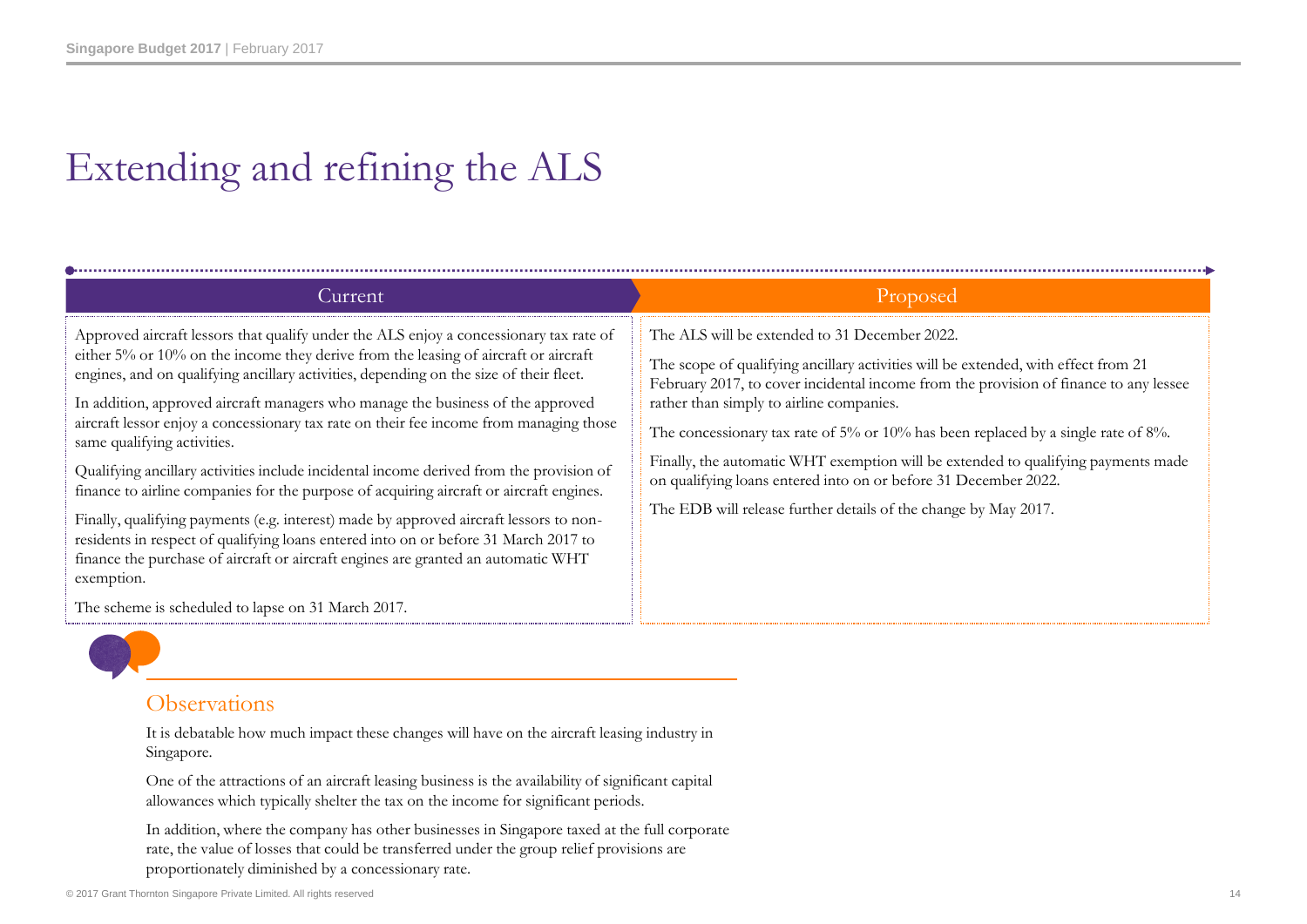### Extending and refining the IIA scheme

| Current                                                                                                                                                                                                                                                                                                                                  | Proposed                                                                                                                                                                                                                                                                                                                                                                                                                                                                                                                                |
|------------------------------------------------------------------------------------------------------------------------------------------------------------------------------------------------------------------------------------------------------------------------------------------------------------------------------------------|-----------------------------------------------------------------------------------------------------------------------------------------------------------------------------------------------------------------------------------------------------------------------------------------------------------------------------------------------------------------------------------------------------------------------------------------------------------------------------------------------------------------------------------------|
| The IIA caters for a situation where qualifying productive equipment is placed<br>with an overseas company for the sole purpose of manufacturing products for the<br>Singapore based owner of the equipment.<br>This was an allowance given in addition to normal capital allowances for the<br>expenditure on the qualifying equipment. | The scheme, which was due to lapse on 28 February 2017, has been extended to<br>31 December 2022.<br>In addition, the requirement that the equipment be solely used for the purpose of<br>an approved project has been modified such that it is only now required for it to<br>be "primarily" so used.<br>The liberalisation in the qualifying requirement will apply to expenditure incurred<br>on qualifying productive equipment acquired for a project approved on or after 21<br>February 2017.<br>The EDB administers the scheme. |



#### **Observations**

It is not clear what "primarily" means in this context or how it will be determined. Presumably this will be spelled out in a letter of approval.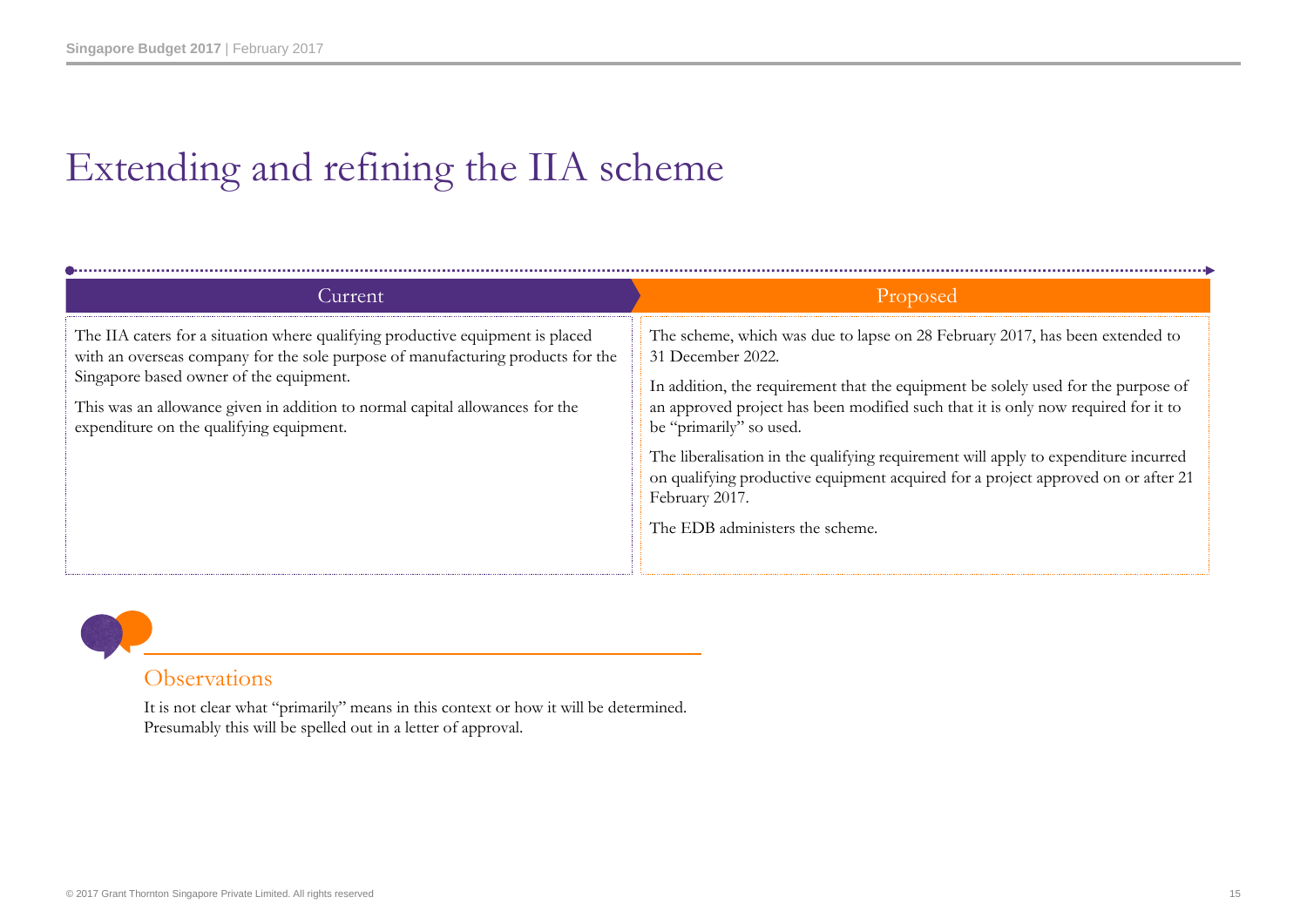### PIT rebate for resident individuals

| .<br>Current                    | Proposed                                                                                                                                     |
|---------------------------------|----------------------------------------------------------------------------------------------------------------------------------------------|
| There is no current PIT rebate. | A PIT rebate of 20% of tax payable, capped at \$500, will be granted to all resident<br>individuals for YA 2017 (calendar year 2016 income). |
|                                 |                                                                                                                                              |



 $\sim$ 

#### **Observations**

With a cap of \$500, the personal income tax rebate targets the middle income taxpayer group. It will not materially reduce the effective tax rate of taxpayers who are in the higher income bracket.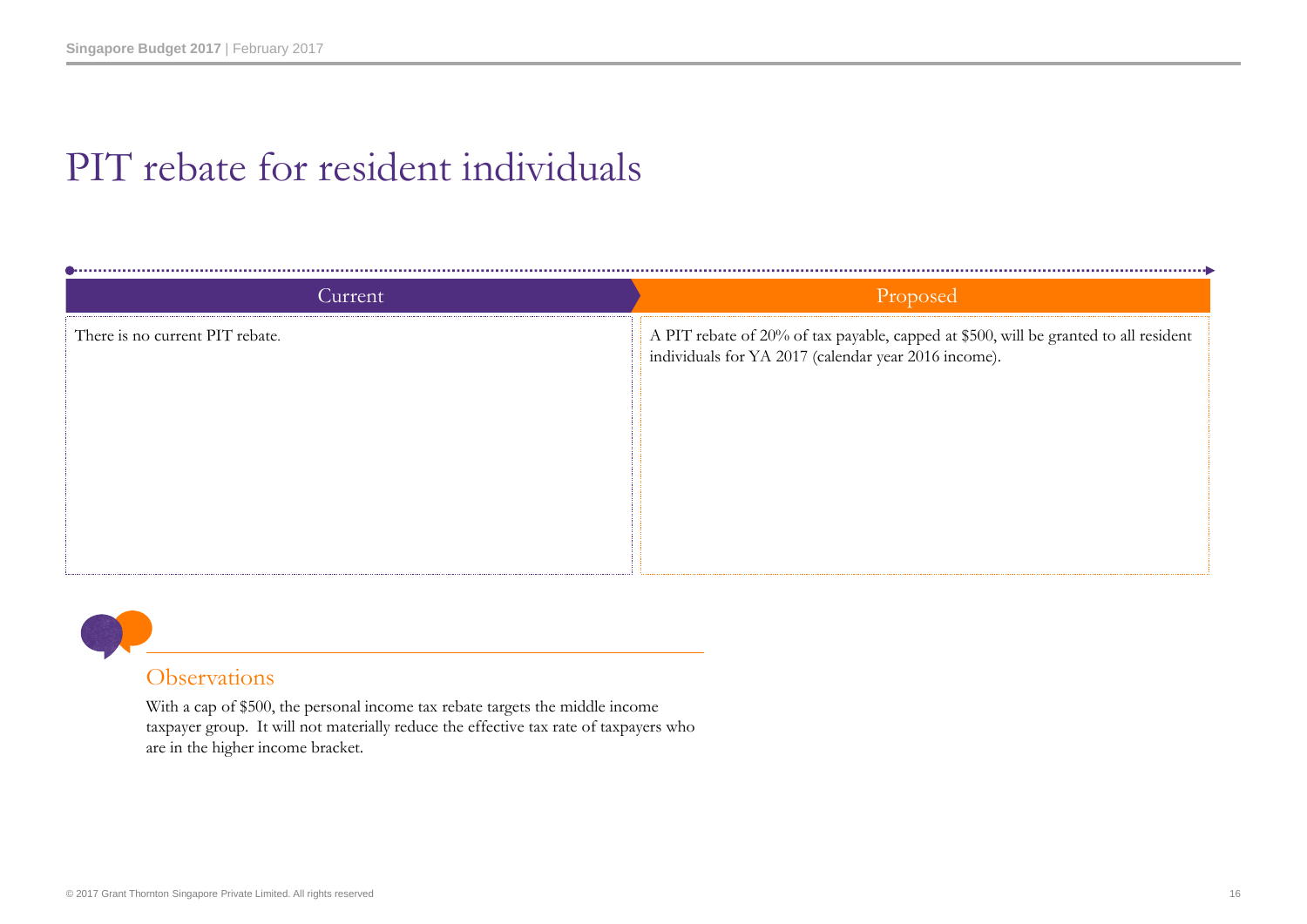### Withdrawal of TRS for cruise terminals

| Current                                                                                                                                                                                                                                                                                                                                                                                                                                                     | Proposed                                                                                                                                                                                                                                                                                                                                                                                                                                                                                                                                                                                                                                                                                                                           |
|-------------------------------------------------------------------------------------------------------------------------------------------------------------------------------------------------------------------------------------------------------------------------------------------------------------------------------------------------------------------------------------------------------------------------------------------------------------|------------------------------------------------------------------------------------------------------------------------------------------------------------------------------------------------------------------------------------------------------------------------------------------------------------------------------------------------------------------------------------------------------------------------------------------------------------------------------------------------------------------------------------------------------------------------------------------------------------------------------------------------------------------------------------------------------------------------------------|
| TRS available for departure via air and cruise<br>Eligible tourists may claim GST refunds on goods purchased in Singapore under the<br>GST TRS when departing from Singapore.<br>The refunds could be initiated by tourists when departing by air via Changi<br>International Airport and Seletar Airport or departing by cruise via the Marina Bay<br>Cruise Centre and the International Passenger Terminal at Harbourfront Centre -<br>cruise terminals. | TRS available for departure via air only<br>The GST TRS will be withdrawn for tourists departing by international cruise from the<br>cruise terminals in relation to purchases made on or after 1 July 2017. Tourists<br>departing by international cruise will have until 31 August 2017 to claim GST refunds<br>on purchases made before 1 July 2017 as the TRS facilities at the cruise terminals will<br>be removed after 31 August 2017.<br>The withdrawal is due to very low volumes of GST TRS transactions initiated at the<br>cruise terminals since inception on January 2013. The Government considers the<br>impact on tourism to be minimal.<br>Further details on the change will be released by IRAS by April 2017. |



#### **Observations**

We agree that this measure is likely to have minimal impact on tourism.

The low volume of TRS transactions at the cruise terminals may be due to the cruises out of Singapore, being round trip cruises or "cruises to nowhere" and failing to meet the TRS conditions. In addition, many of the tourists on the cruises may be Singaporeans and, therefore, not entitled to the TRS.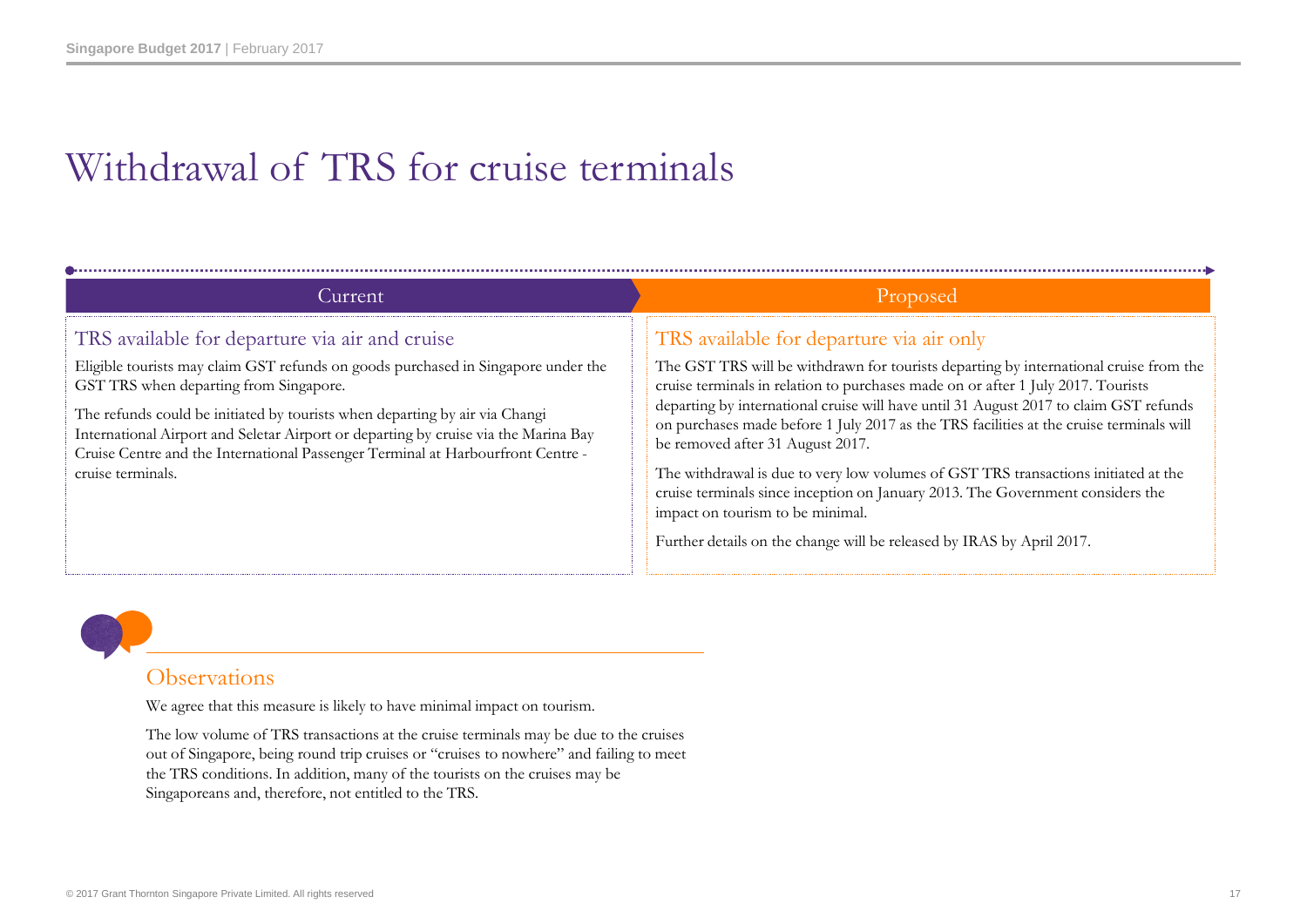### Restructuring of diesel taxes and introduction of carbon tax

| Current                                                                                                                                                                                                                                                                                                                                                                                                                                                                                                                                                                                         | Proposed                                                                                                                                                                                                                                                                                                                                                                                           |
|-------------------------------------------------------------------------------------------------------------------------------------------------------------------------------------------------------------------------------------------------------------------------------------------------------------------------------------------------------------------------------------------------------------------------------------------------------------------------------------------------------------------------------------------------------------------------------------------------|----------------------------------------------------------------------------------------------------------------------------------------------------------------------------------------------------------------------------------------------------------------------------------------------------------------------------------------------------------------------------------------------------|
| Lump sum based Special Tax<br>Diesel cars and diesel-based taxis are currently levied a lump sum Special Tax<br>regardless of the amount of diesel used.<br>The Special Tax currently levied on diesel cars is dependent on the type of<br>European or Japanese emission standards of the car and is calculated on a per cc<br>basis of \$0.20 for Euro V or JPN2009 compliant cars or \$0.625 for Euro IV<br>compliant cars. For pre-Euro IV compliant cars, the Special Tax is 6 times the<br>amount of road tax paid.<br>For diesel-based taxis, the Special Tax levied is \$5,100 per year. | Diesel duty based on usage<br>To incentivise users to reduce diesel consumption, a volume-based duty at \$0.10<br>per litre on automotive diesel, industrial diesel and the diesel component in<br>biodiesel will be introduced effective from 20 February 2017.<br>The annual Special Tax will be permanently reduced for diesel cars and diesel-<br>based taxis by \$100 and \$850 respectively. |



#### **Observations**

The proposed move to a diesel duty based on usage is in line with the Government's continued effort to improve further the air quality and safeguard public health. This is also consistent with NEA's effort to reduce emission of air pollutants such as fine particulate matter (PM2.5) and nitrogen oxides (NOx) emission from diesel vehicles.

In addition to the proposed diesel change, two other 'Green' measures were announced; a carbon tax where further detail is awaited, and a rise in water charges. These indicate a trend towards increasing indirect taxation to address global environmental issues.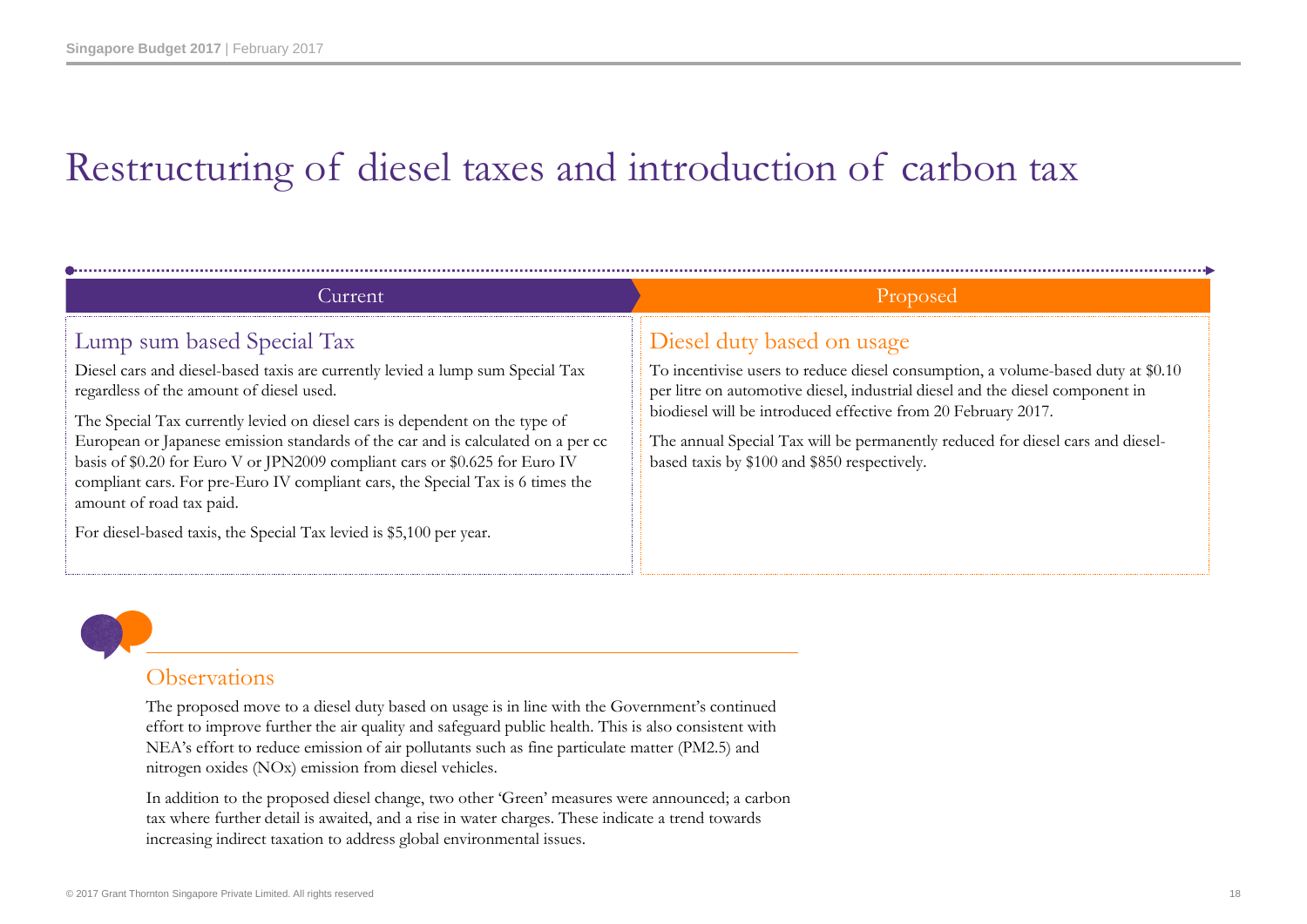### Withdrawal of tax deduction for computer donation scheme

| Current                                                                                                                                                                                                                                                                                                                                                                                                                                                                                                                               | Proposed                                                                                                                                                                 |
|---------------------------------------------------------------------------------------------------------------------------------------------------------------------------------------------------------------------------------------------------------------------------------------------------------------------------------------------------------------------------------------------------------------------------------------------------------------------------------------------------------------------------------------|--------------------------------------------------------------------------------------------------------------------------------------------------------------------------|
| With effect from 1 January 2005, double tax deductions (i.e. 200%) were granted<br>for cash and certain in-kind donations including donations of computer hardware,<br>software and peripherals made by any company to approved IPC or prescribed<br>educational, research or other institutions in Singapore.<br>The rate of tax deductions was increased to 250% from 1 January 2009 to 31<br>December 2014. It was then increased to 300% from 1 January 2015 and<br>subsequently reduced to 250% with effect from 1 January 2016. | As the objective of the computer donation scheme has been achieved, the scheme<br>will be withdrawn after 20 February 2017.<br>The change will be effective immediately. |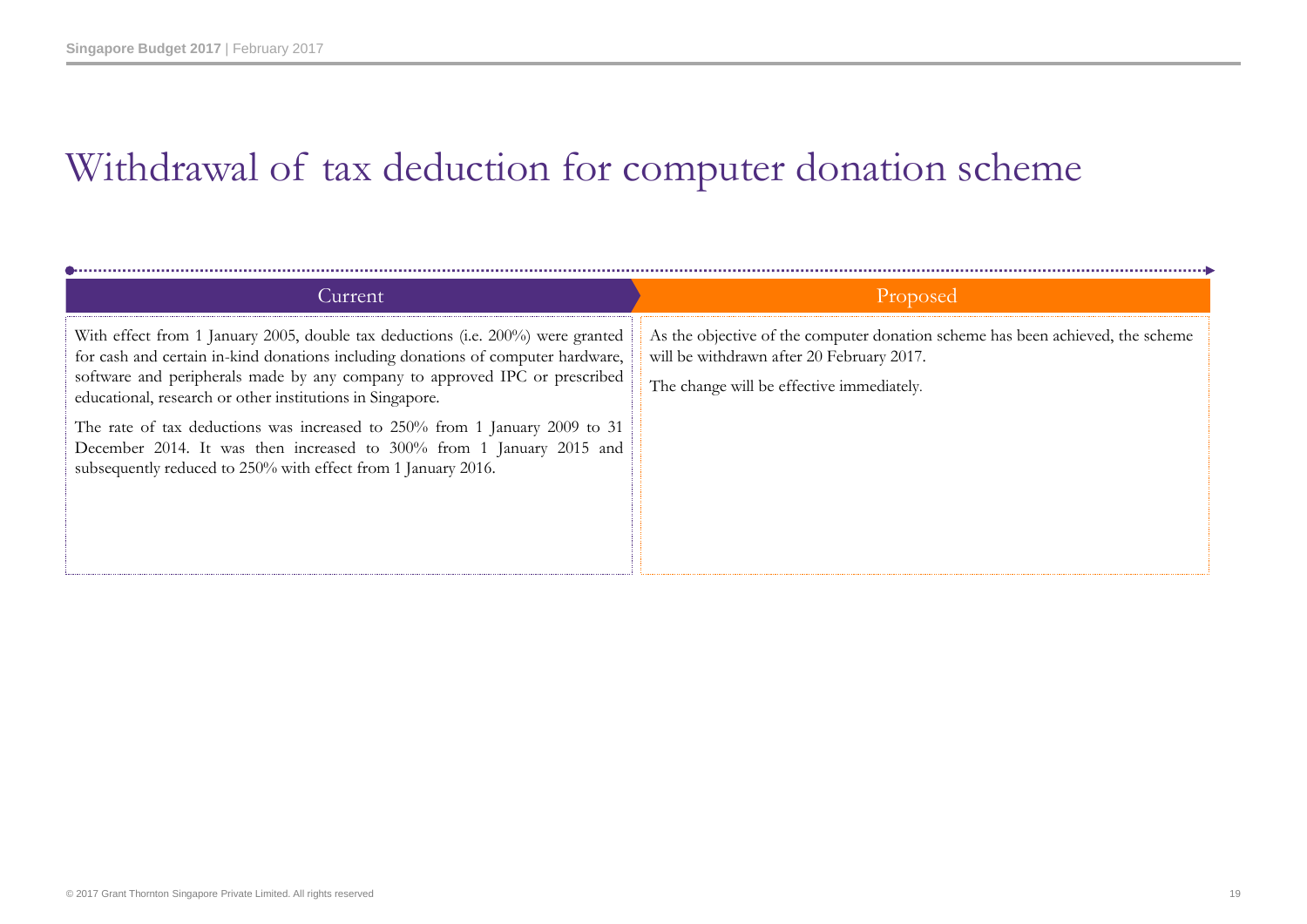### Withdrawal of the ADA-EEET

| Current                                                                                                                                                                  | Proposed                                                                                                                  |
|--------------------------------------------------------------------------------------------------------------------------------------------------------------------------|---------------------------------------------------------------------------------------------------------------------------|
| The scheme was introduced in 1996 to encourage companies to invest in energy-<br>saving or energy efficient equipment in order to contribute to a better<br>environment. | To streamline incentives that promote energy efficiency, the ADA-EEET scheme<br>will be withdrawn after 31 December 2017. |
| Section 19A(6) of the ITA allows for capital allowances on the certified qualifying<br>equipment to be claimed in one year instead of three.                             |                                                                                                                           |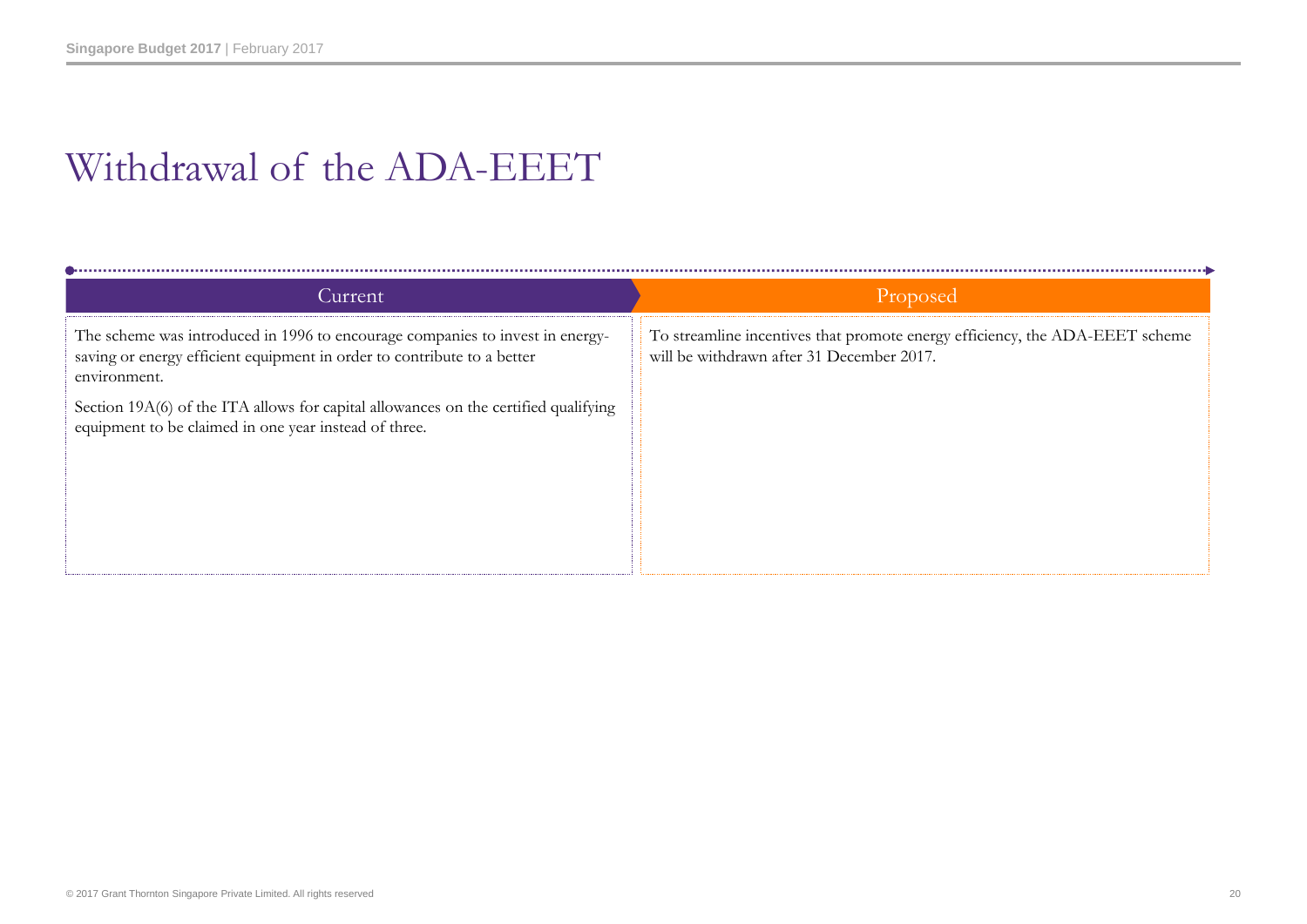### Withdrawal of accelerated WDA for acquisition of IPRs for MDE

| Current                                                                                                                                                                                                                                                                                                                                                                                                                                                                                                                                                                                                                                                                                                                                                       | Proposed                                                                                                                                                                                                                                                                                                                                                                  |
|---------------------------------------------------------------------------------------------------------------------------------------------------------------------------------------------------------------------------------------------------------------------------------------------------------------------------------------------------------------------------------------------------------------------------------------------------------------------------------------------------------------------------------------------------------------------------------------------------------------------------------------------------------------------------------------------------------------------------------------------------------------|---------------------------------------------------------------------------------------------------------------------------------------------------------------------------------------------------------------------------------------------------------------------------------------------------------------------------------------------------------------------------|
| The WDA allowed under of Section 19B of the ITA applies to capital expenditure<br>incurred by a company from 1 November 2003 to the last day of the basis period for<br>YA 2020 (i.e. FY 31 December 2019) in acquiring IPRs for use in its trade or business.<br>Approved IPRs acquired from 22 January 2009 on capital expenditure incurred on<br>MDE content such as films, television programmes, digital animations or games or<br>other media and digital entertainment contents are granted an accelerated WDA over<br>two years.<br>With effect from YA 2017, taxpayers are allowed the flexibility to choose their WDA<br>period over a 5, 10 or 15-year period (on a straight line basis). This is an irrevocable<br>election made by the taxpayer. | The accelerated WDA for the MDE content scheme is scheduled to lapse on the last<br>day of the basis period for YA 2018 (i.e. 31 December 2017).<br>Thereafter, taxpayers may elect to claim WDA over a writing-down period of 5, 10 or<br>15 years on capital expenditure on qualifying IPRs under Section 19B of the ITA.<br>The change will be effective from YA 2019. |



#### **Observations**

The change will simplify the Section 19B claim. It, however, has removed the option for taxpayers to make accelerated WDA claims on MDE expenditure.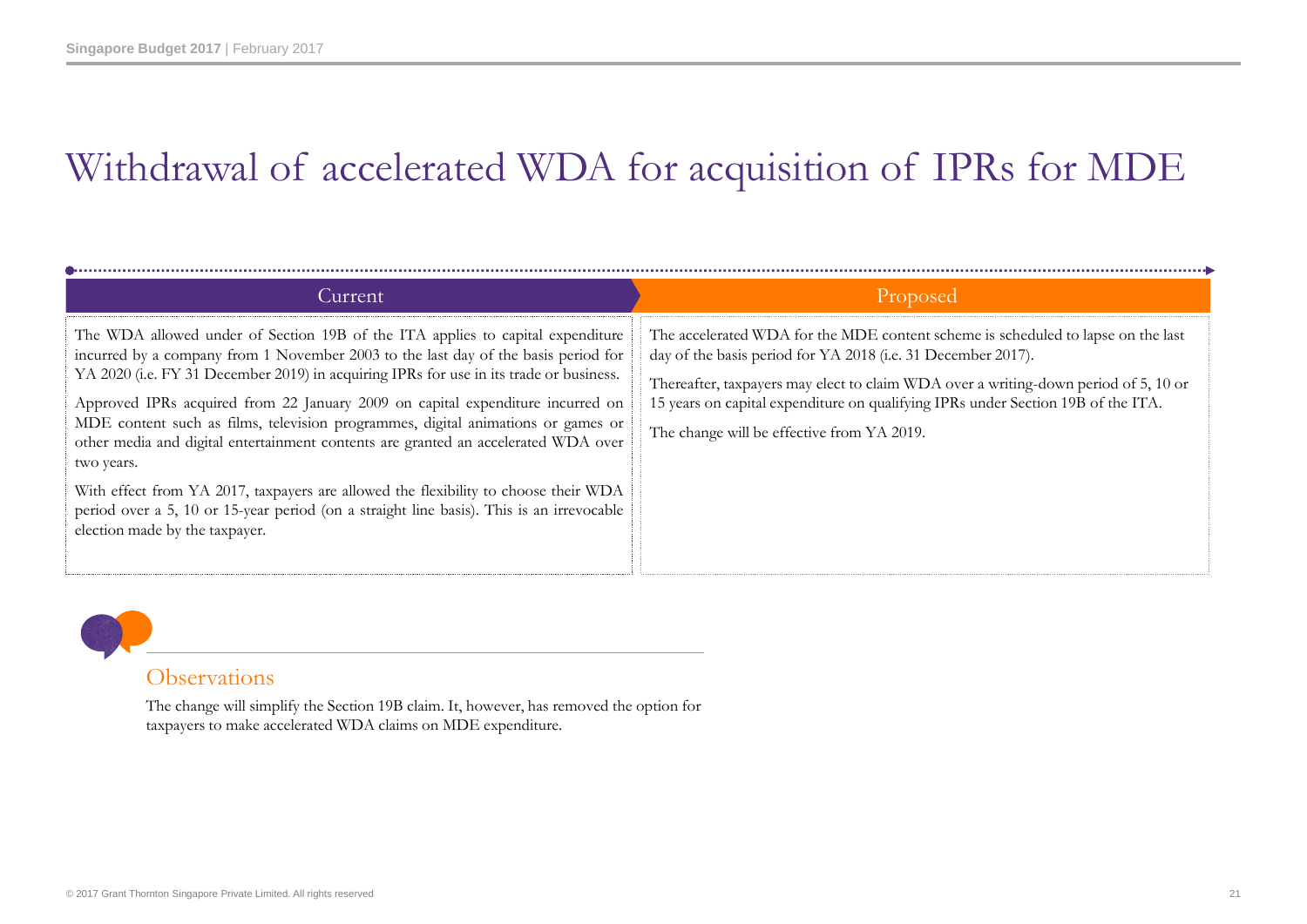### Lapsing of the IArb

| Current                                                                                                                                                                                           | Proposed                                     |
|---------------------------------------------------------------------------------------------------------------------------------------------------------------------------------------------------|----------------------------------------------|
| The incentive was introduced to encourage the provision of international<br>arbitration services and attract overseas law practices to set up international<br>arbitration services in Singapore. | The incentive will lapse after 30 June 2017. |
| A tax exemption of 50% was granted on qualifying incremental income derived<br>from the provision of legal services in connection with international arbitration.                                 |                                              |
| The maximum tax relief period is five years.                                                                                                                                                      |                                              |
|                                                                                                                                                                                                   |                                              |
|                                                                                                                                                                                                   |                                              |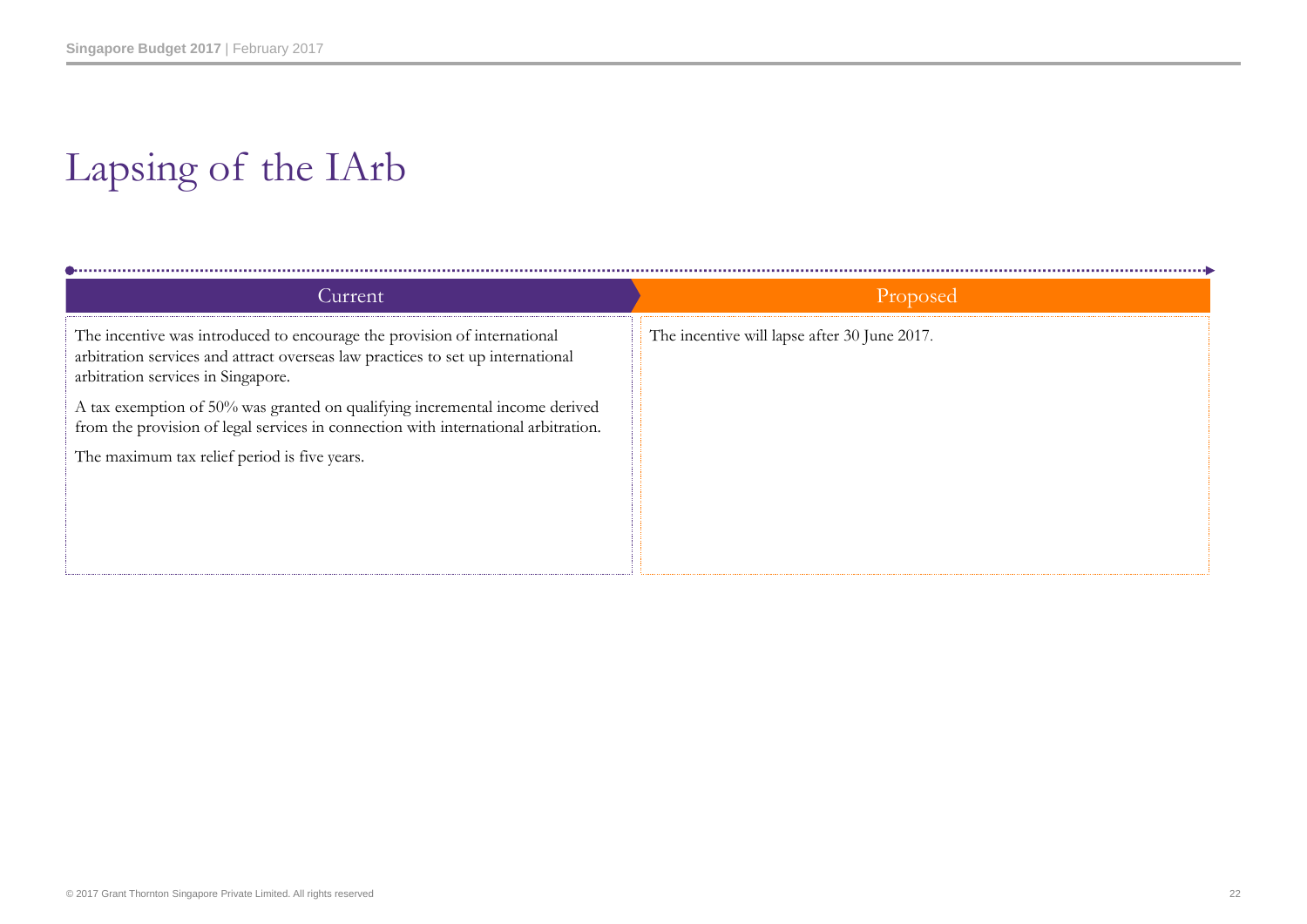### Lapsing of the ABP scheme

| Current                                                                                                                                                                                                                                                                                      | Proposed                                      |
|----------------------------------------------------------------------------------------------------------------------------------------------------------------------------------------------------------------------------------------------------------------------------------------------|-----------------------------------------------|
| The scheme was introduced for attracting strategic building projects to Singapore.<br>Land under development under the APB scheme is granted property tax<br>exemption during the project's construction period (subject to conditions being<br>met), up to a maximum period of three years. | The incentive will lapse after 31 March 2017. |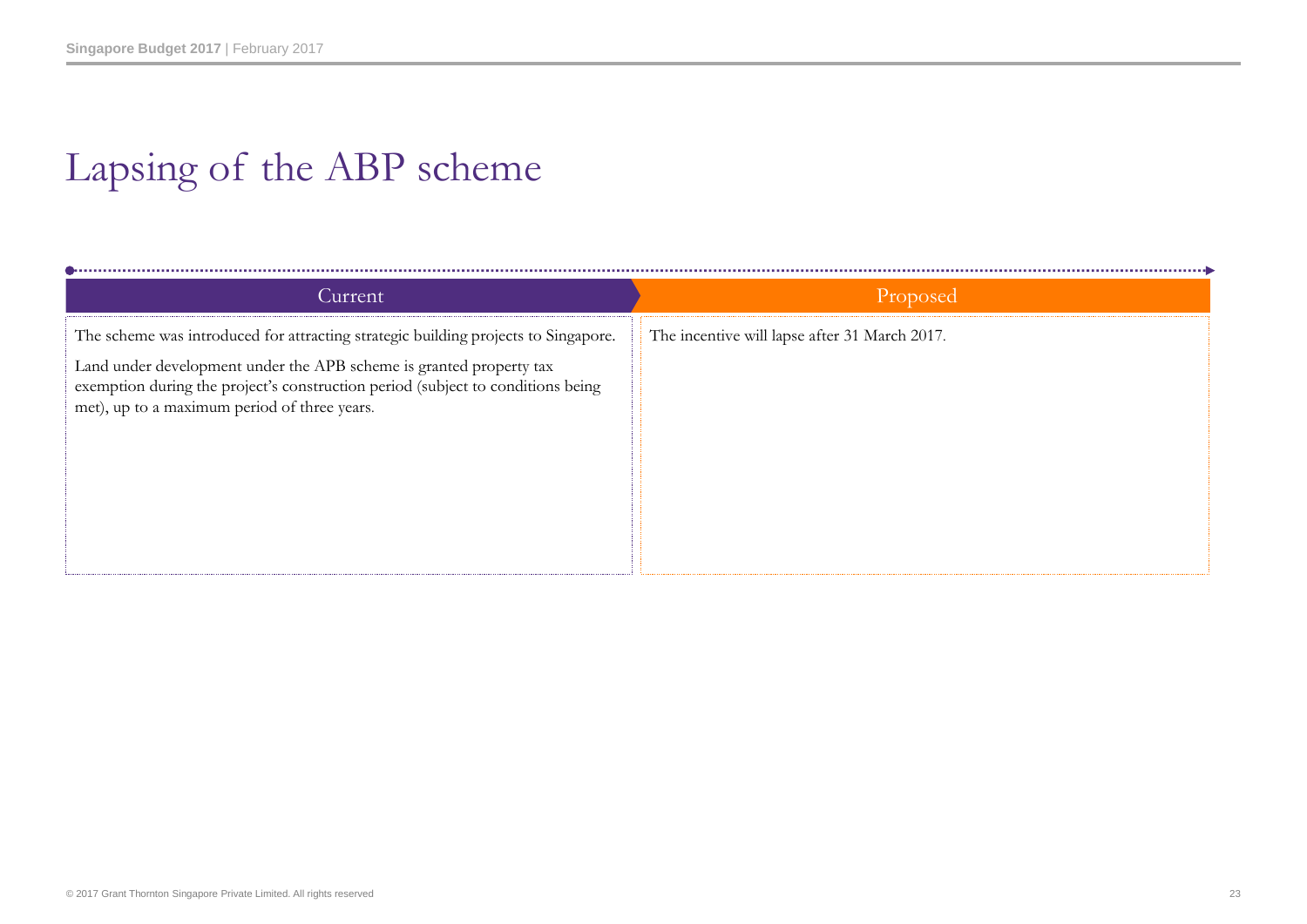### Tax team leads

#### Peter Godber

Partner Head of Tax E [peter.godber@sg.gt.com](mailto:peter.godber@sg.gt.com)



Eng Min Lor

**Director** Tax Services E [engmin.lor@sg.gt.com](mailto:engmin.lor@sg.gt.com)

#### Shareen

#### Tan

Senior Manager Indirect Tax E [shareen.tan@sg.gt.com](mailto:shareen.tan@sg.gt.com)



### Parkin

Lorraine

Head of Indirect Tax and Value Chain Services APAC E [lorraine.parkin@sg.gt.com](mailto:lorraine.parkin@sg.gt.com)



#### Adrian Sham

Assoicate Director Global Mobility E [adrian.sham@sg.gt.com](mailto:adrian.sham@sg.gt.com)



#### Rachel Yeo

Senior Manager International Tax E [rachel.yeo@sg.gt.com](mailto:rachel.yeo@sg.gt.com)



#### David Sandison

Senior Consultant Tax Services E [david.sandison@sg.gt.com](mailto:david.sandison@sg.gt.com)





#### Nicole Baxter

Manager Indirect Tax and Value Chain Services APAC E [nicole.baxter@sg.gt.com](mailto:nicole.baxter@sg.gt.com)

#### Join us for our Budget seminar

1:30pm – 5:00pm, Wednesday 8 March Carlton Hotel Empress 5, Level 2 76 Bras Basah Road, 189558

# Partner

#### © 2017 Grant Thornton Singapore Private Limited. All rights reserved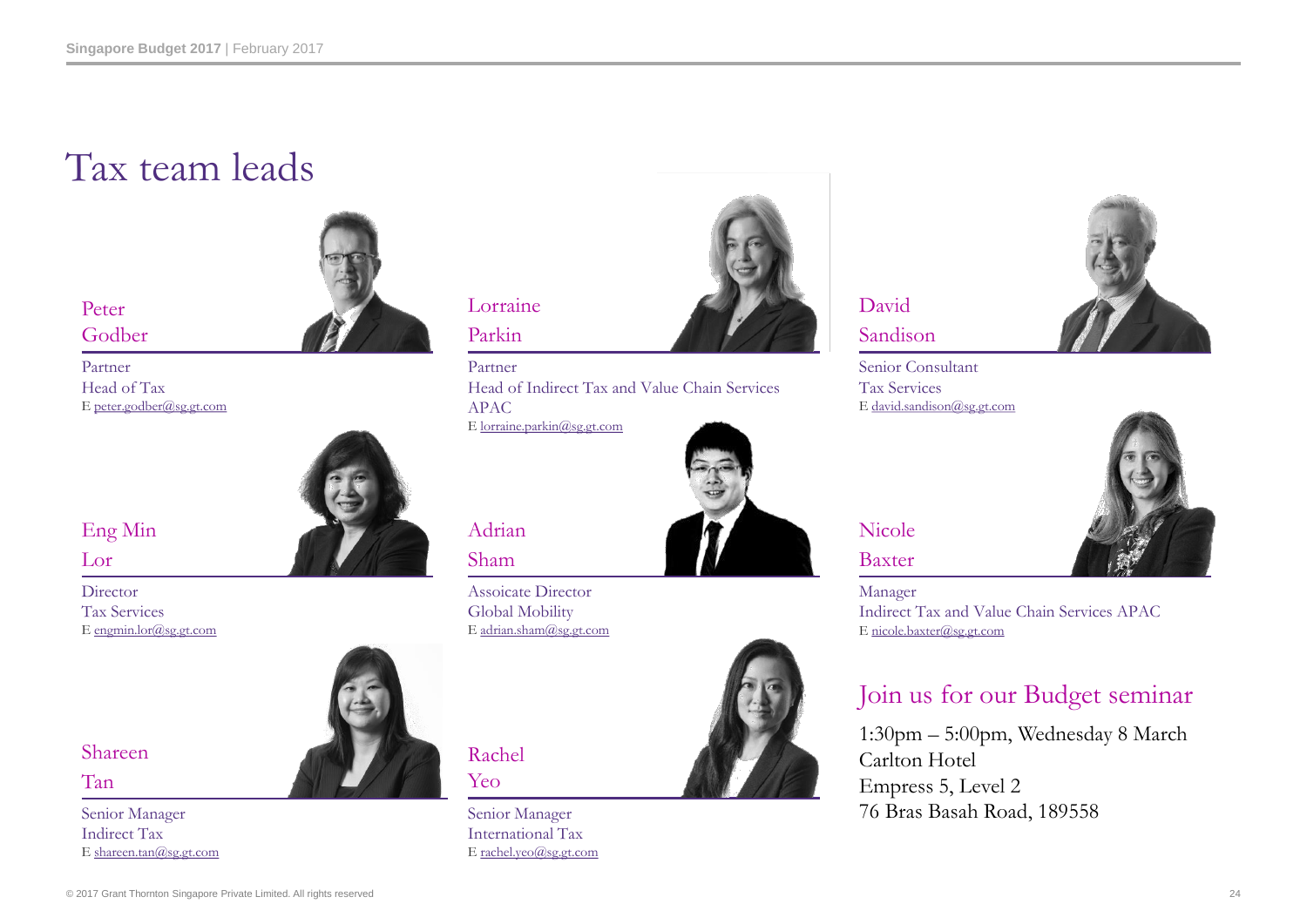## Glossary

| ADA-EEET - Accelerated Depreciation Allowance for Energy Efficient | <b>IPR</b> - Intellectual Property Right                     |
|--------------------------------------------------------------------|--------------------------------------------------------------|
| <b>Equipment and Technology Scheme</b>                             | IPC - Institution of Public Character                        |
| $ALS - Aircraft Leasing Scheme$                                    | IRAS – Inland Revenue Authority of Singapore                 |
| $ABP -$ Approved Building Project                                  | IRU - Indefeasible Rights of Use                             |
| B2C - Business to Consumer                                         | ITA - Income Tax Act                                         |
| BEPS – Base Erosion Profit Shifting                                | MAS – Monetary Authority of Singapore                        |
| $CIT -$ Corporate Income Tax                                       | MDE - Media and Digital Entertainment                        |
| CSA - Cost Sharing Agreement                                       | $MNCs - Multi-National Corporations$                         |
| EDB - Economic Development Board                                   | NEA - National Environment Agency                            |
| FI - Financial Institutions                                        | OECD – Organisation for Economic Cooperation and Development |
| FTC - Finance and Treasury Centre                                  | PIT - Personal income tax                                    |
| $FY$ - Financial year                                              | QPDS - Qualifying Project Debt Securities                    |
| GST - Goods and Services Tax                                       | $R&D$ – Research and Development                             |
| GTP - Global Trader Programme                                      | $SGX - Singapore$ Exchange                                   |
| IArb - International Arbitration Tax Incentive                     | TRS - Tourist Refund Scheme                                  |
| <b>IDI</b> – IP Development Incentive                              | VAT - Value Added Tax                                        |
| IE Singapore – International Enterprise Singapore                  | WDA - Writing down allowance                                 |
| <b>IIA</b> – Integrated Investment Allowance                       | $WHT - Withouting tax$                                       |
| $IP$ – Intellectual Property                                       | $YA(s) - Year(s)$ of Assessment                              |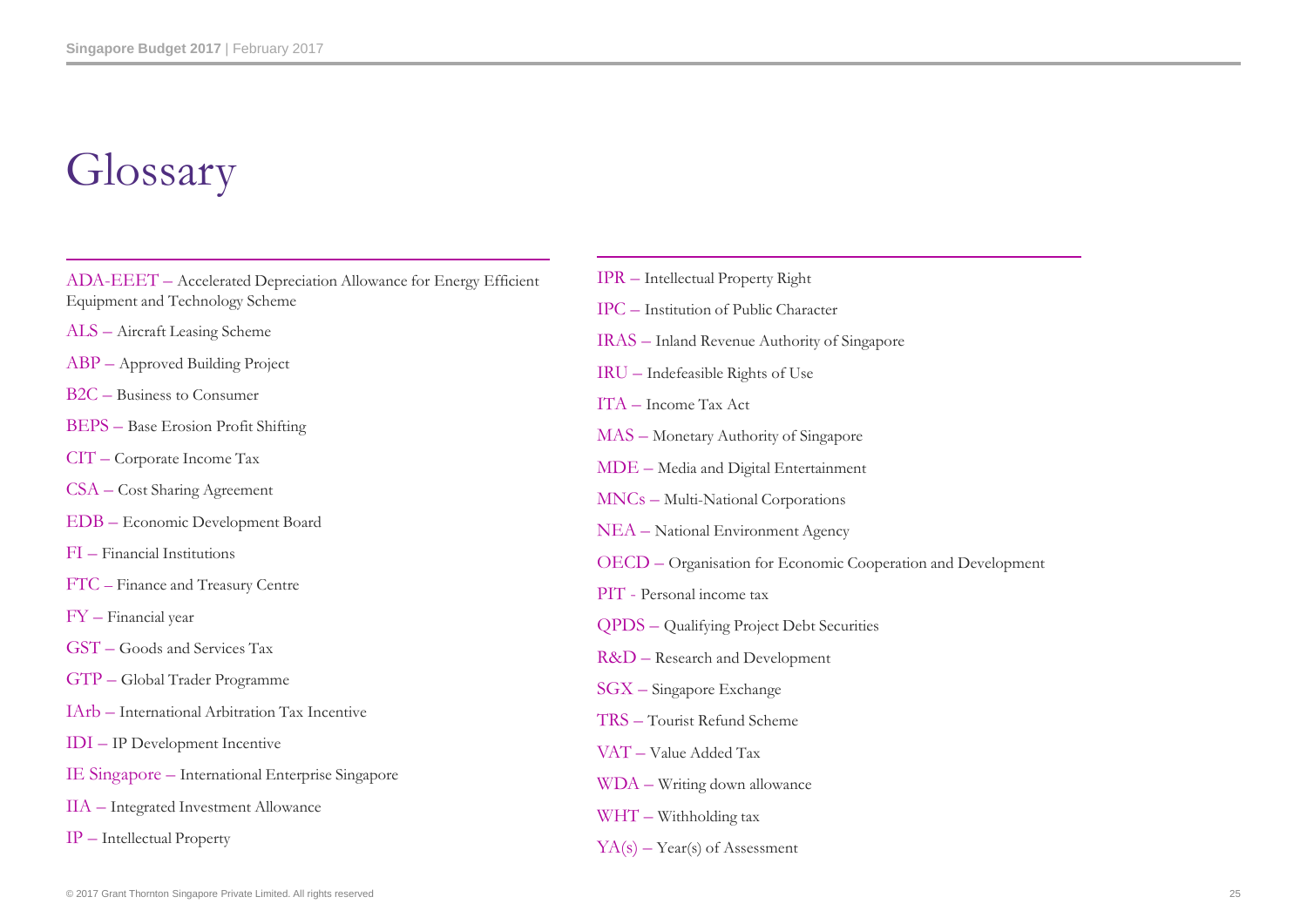### Notes

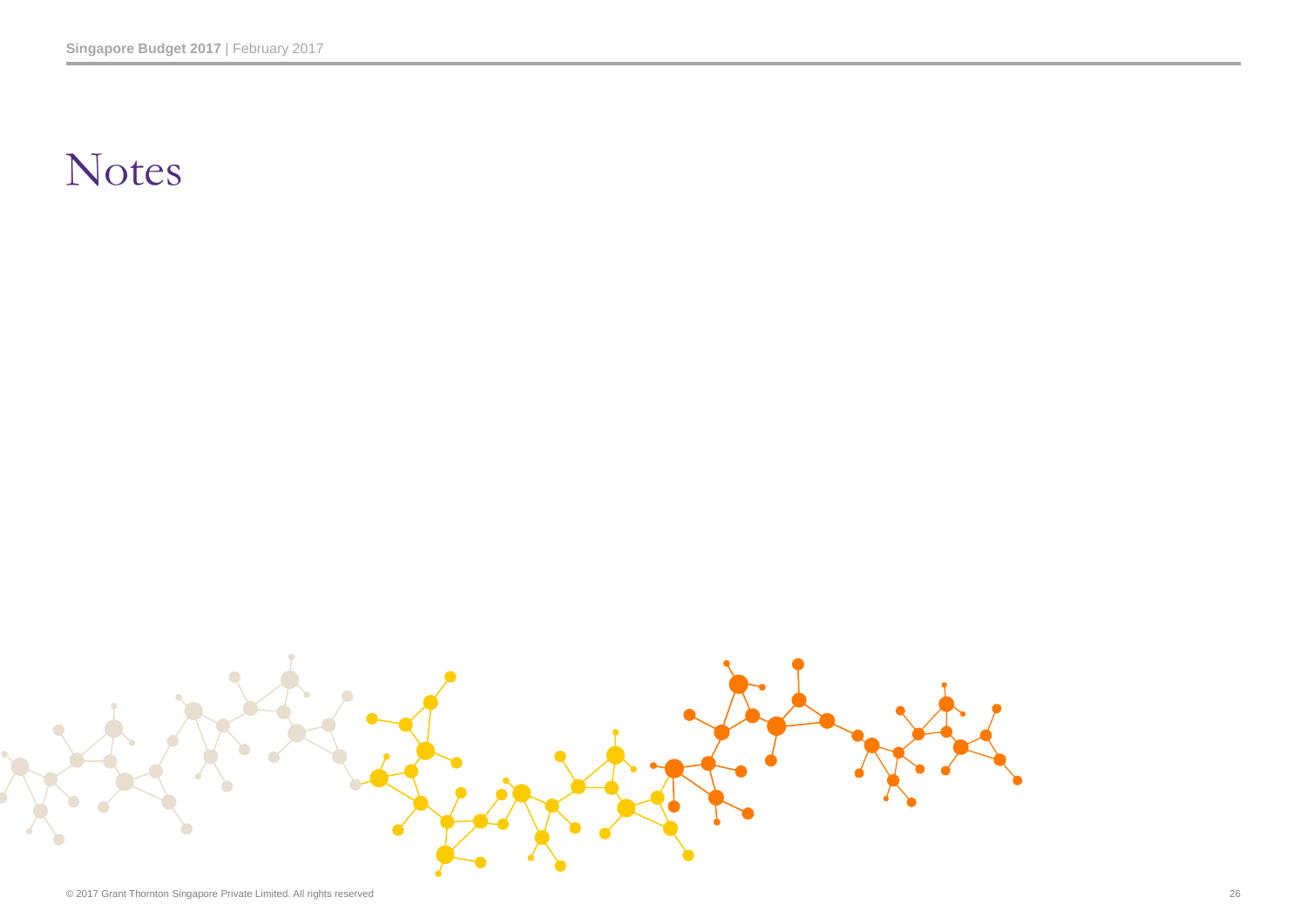### Notes